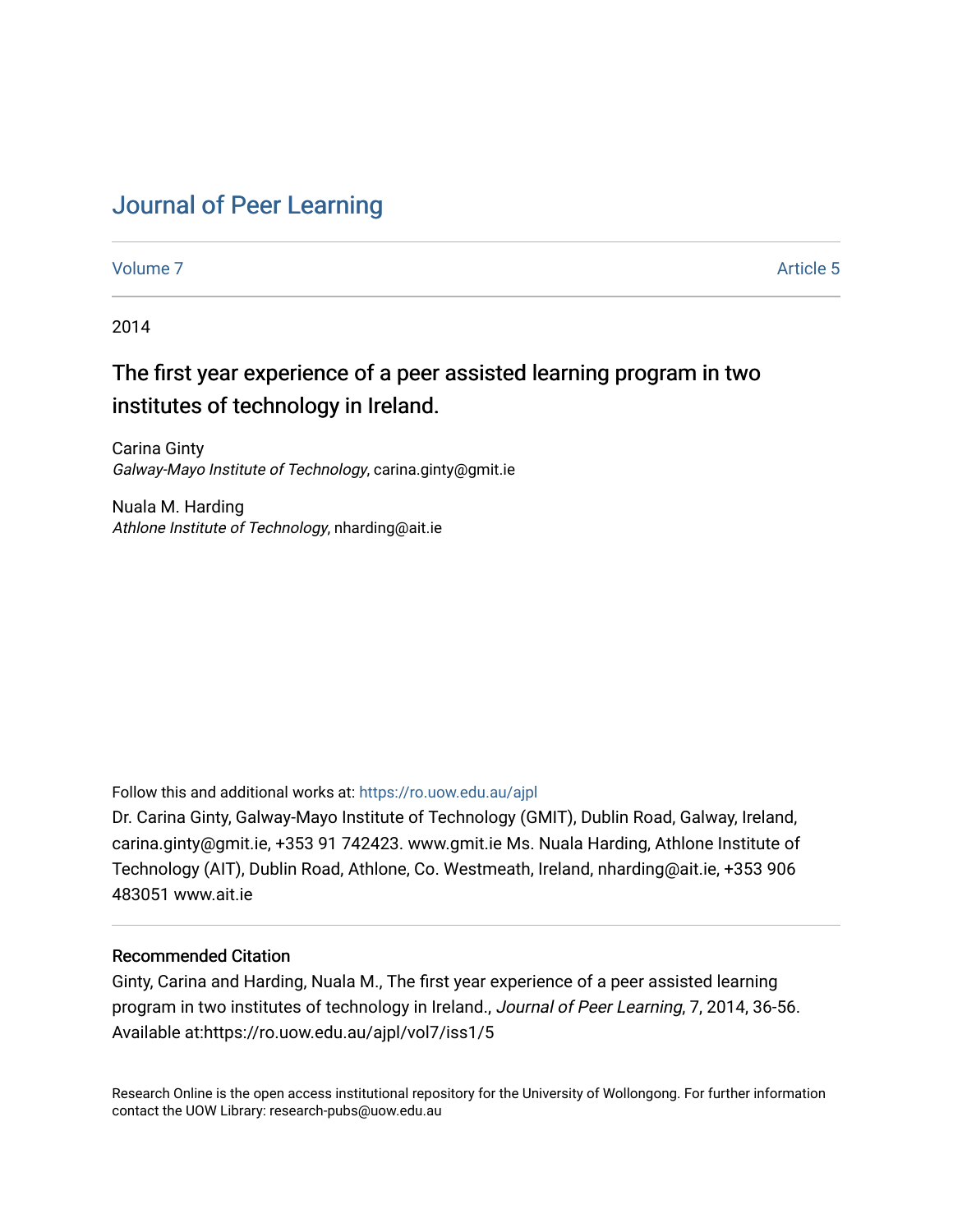# The first year experience of a peer assisted learning program in two institutes of technology in Ireland.

# Cover Page Footnote

Dr. Carina Ginty, Galway-Mayo Institute of Technology (GMIT), Dublin Road, Galway, Ireland, carina.ginty@gmit.ie, +353 91 742423. www.gmit.ie Ms. Nuala Harding, Athlone Institute of Technology (AIT), Dublin Road, Athlone, Co. Westmeath, Ireland, nharding@ait.ie, +353 906 483051 www.ait.ie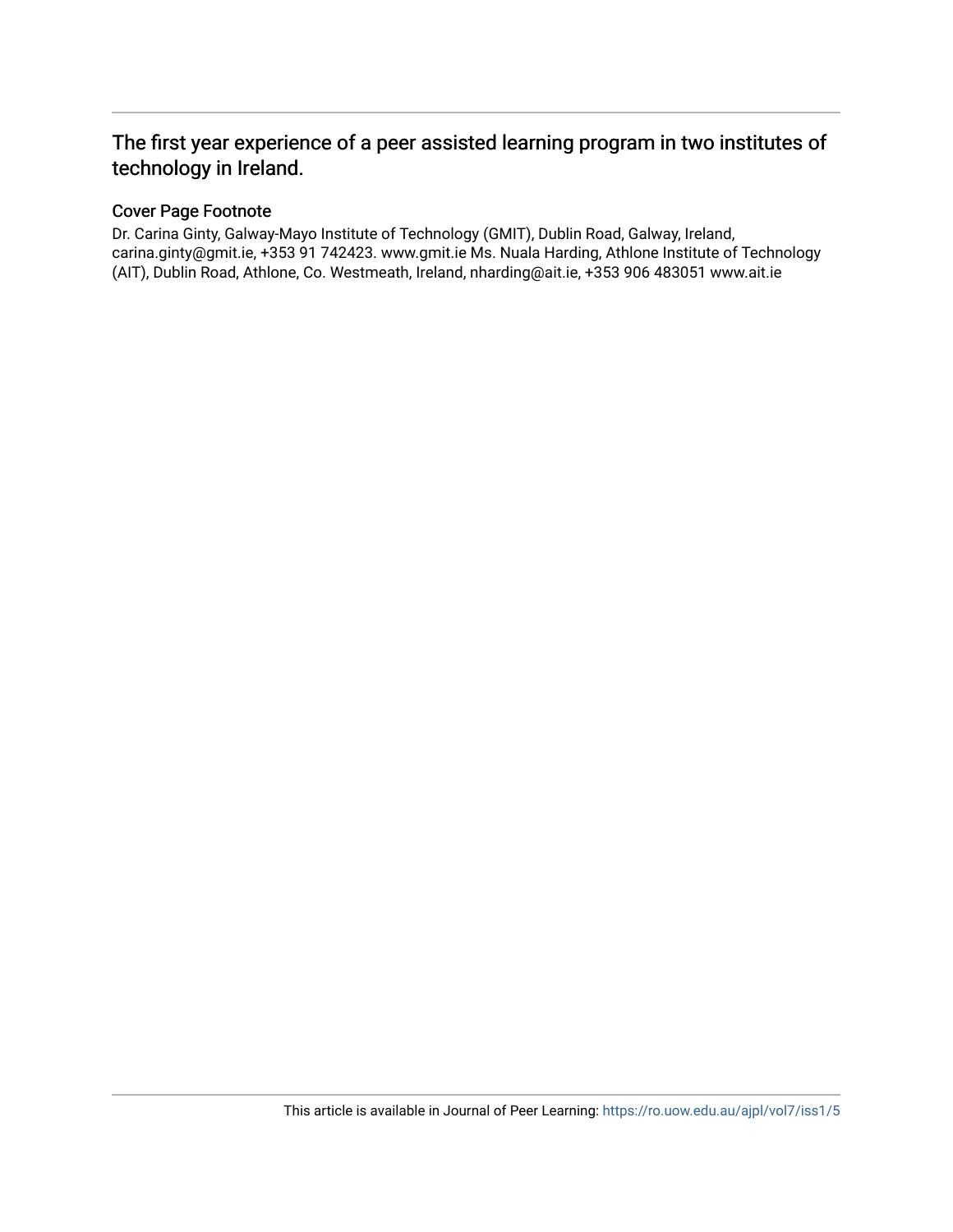# The first year experience of a peer assisted learning program in two institutes of technology in Ireland

Carina Ginty and Nuala Harding

# ABSTRACT

This paper describes a collaborative action research study in which peer assisted learning was deployed simultaneously across a range of disciplines in two institutes of technology in Ireland.

The aim of the research was to determine if peer assisted learning enhances the learning experience of first year participants. An action research approach was selected and involved three phases between 2009 and 2011. The implementation of each phase was informed by a review of the previous phase. The third phase also incorporated the rollout and evaluation of a new peer assisted learning student leadership module (an elective 5 ECTs European Credit and Accumulation Transfer System) in both institutes.

This paper focuses on both quantitative and qualitative data from the first year experience student survey, which was designed and deployed in phase one and repeated in phase two. The survey is supplemented by data from focus groups with student leaders and session reviews. Qualitative data was analysed using both the constant comparison method and text analysis.

Our findings illustrate the challenges associated with implementing and embedding a long-term peer assisted learning program as part of the first year student experience. In addition, we found wide ranging benefits for the two institutes of technology that collaborated on the development, rollout, and evaluation of the program. An evidence based model emerged, which involved a partnership between management, academic staff, student services, and learning and teaching advocates. These partners continue to work together to sustain the program.

#### INTRODUCTION<sup>1</sup>

l

The higher education system in Ireland comprises of the university sector (seven institutions), the institutes of technology (14 institutions), and the colleges of education (five institutions), all of which are substantially statefunded, autonomous, and self-governing. In addition, there are a number of private providers. According to the Institute of Public Administration (IPA, 2009), the institutes of technology offer recognised awards from level 6 to 10

<sup>1</sup> Note: For the purpose of this paper the two institutes of technology involved with this study will be referred to as Institute A and Institute B. In the findings and discussion sections of this paper the peer assisted learning program in Institute A is referred to as PAL and in Institute B it is called PASS.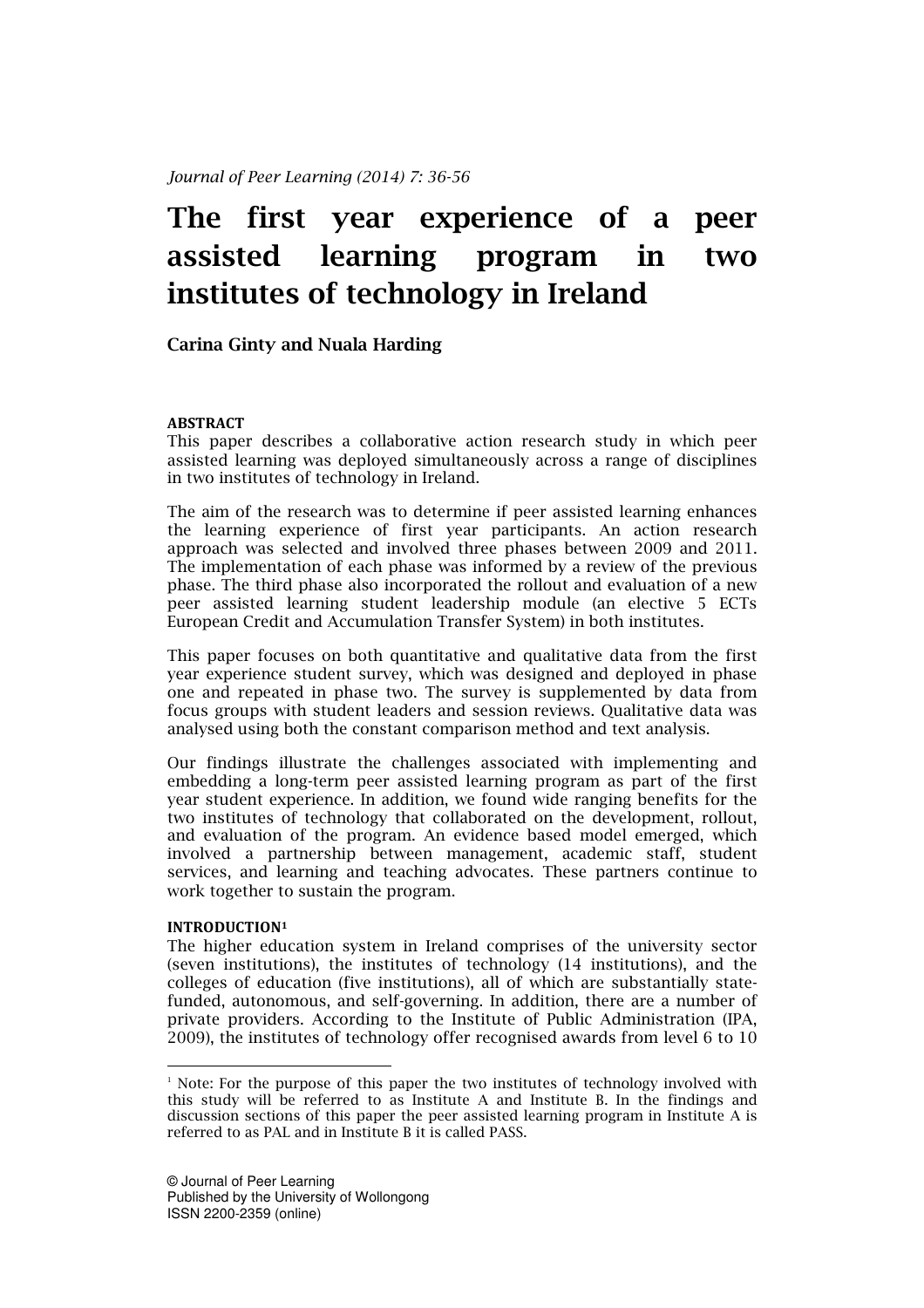$\overline{a}$ 

on the National Qualifications Framework (NFQ). The Higher Education Authority (HEA, 2010), established on a statuary basis in 1971, administers and co-ordinates support, planning, and state funding for higher-level institutions, in addition to promoting equality of access to, and excellence within, higher education.

Ireland's growth in higher education participation has been remarkable by OECD standards. Participation rates in state-funded higher education institutions increased from 20% in 1980 to 55% in 2004 (IPA, 2009, p. 242). Entry to higher education is usually linked to the operation of a points system based on performance in the Leaving Certificate examination, which is taken in the final year of secondary school. Alternative entry modes exist for mature students/adult learners and for students from under-represented socio-economic backgrounds.

In 2004, the Irish Government introduced the Strategic Innovation Fund (SIF) to stimulate innovative thinking and action within and across higher education institutions in Ireland. The SIF was all about creating a collaborative culture with a particular focus on the quality of teaching and learning, improved graduate education, broader access to higher education, and better managed higher education institutions. The HEA was responsible for the allocation of the SIF funding to the universities and institutes of technology in Ireland. To date there have been two cycles of SIF funding.

In 2008, Institute A was awarded SIF Cycle II funding of  $\epsilon$ 2 million by the HEA to lead a three year project titled the "Student Leadership Program." This program consisted of two strands: "Student Led Learning" and "Curriculum Reform." Both strands in the SIF initiative have provided an opportunity for better engagement with students, particularly in relation to learning, teaching, and assessment. The peer assisted learning program was funded through the "Student Led Learning" strand in Institutes A and B. In addition, Institute B received support through Dormant Account Funding from the HEA2. There was a specific requirement for collaboration between institutions when preparing the SIF II funding application. Both institutes involved had a track record in working collaboratively and had independently identified a need to assist students further in making a successful transition to higher education.

The approximate total student population of Institute A is 8,000 and Institute B is 6,000. There are a range of undergraduate and postgraduate degrees available at both institutes in Engineering, Science, Computing, Humanities, Art and Design, Hospitality, Tourism, Business, Education, and Nursing. In 2008, the completion targets in both institutes were 72% for Year 1, 83% for Year 2, 81% for Year 3, and 91% for Year 4. Students who withdrew from programs reported wrong program choice, program unsuitability, financial circumstances, or personal reasons. Since September 2008, considerable effort has been invested in setting up the peer assisted learning program in both institutes to support first year students' transition to higher education. Both institutes worked initially with Bournemouth University and subsequently with the University of Manchester. The peer learning models

<sup>2</sup> Dormant Account Funding 2008-2013: HEA funding to support the national plan to achieve equity of access to Higher Education.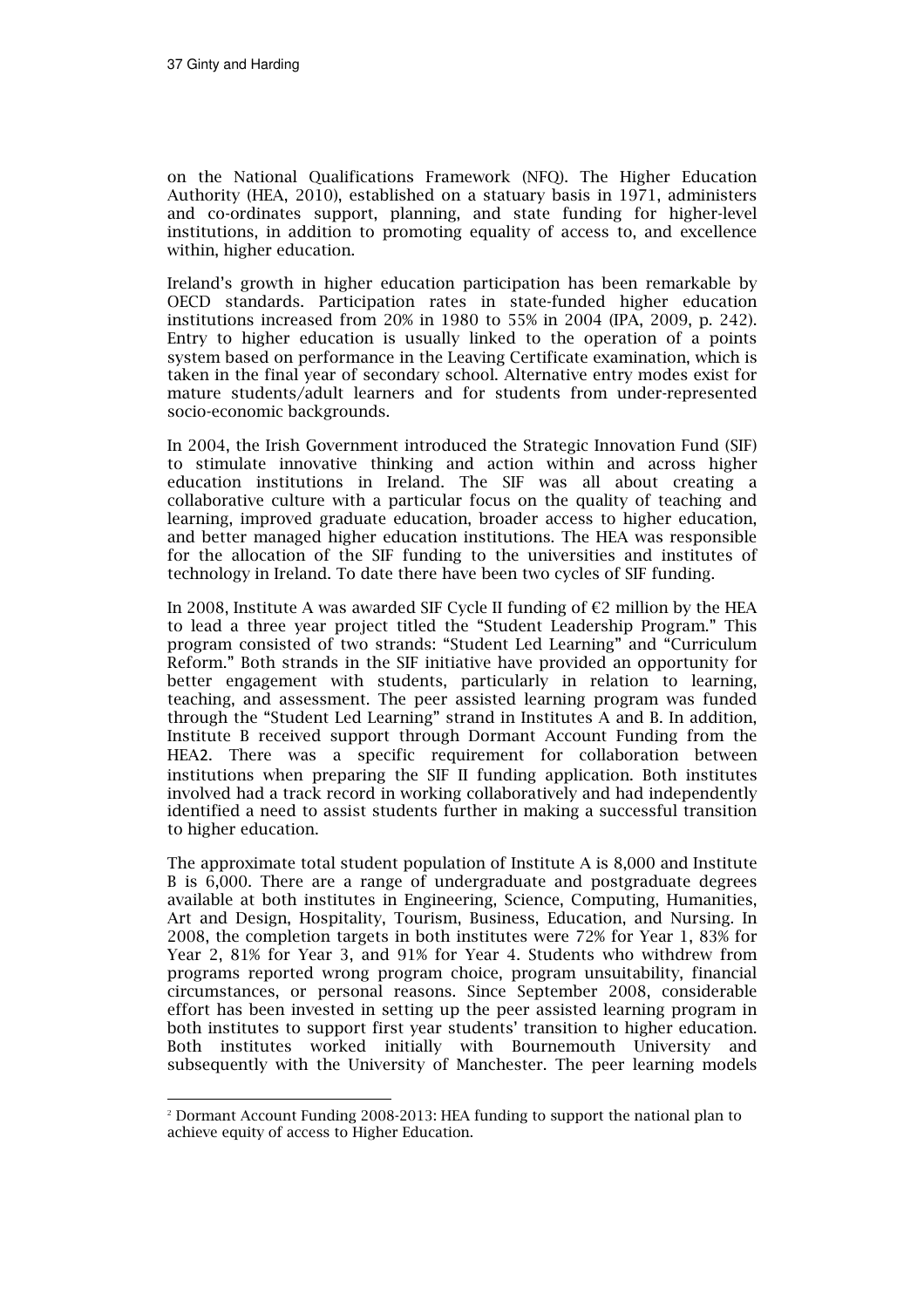from each of these universities informed the peer assisted learning program design in both institutes in this study.

The rationale for the introduction of peer assisted learning at both institutes was to help first year students:

- integrate more quickly into college life,
- get a better understanding of the expectations of lecturers,
- develop learning and study skills to meet the requirements of their chosen program,
- improve their understanding of the subject matter of their program, and
- prepare better for assessments.

With growth in class sizes and increasing diversity among the student population, peer learning study sessions offered students a distinct advantage as they encouraged first years to engage with each other and reflect on their program of study.

The peer assisted learning program in both institutes involved a group of senior year students from the same degree course undertaking "Leadership" training over two days. Subsequently two leaders worked together with a first year group of up to thirty students in a weekly timetabled one hour session engaging with students about a variety of topics, including campus life, student services, academic assignments, study skills, and much more. Leaders were required to complete session plans and session review sheets and submit them weekly to the program co-ordinators.

Phase one of the peer assisted learning program was rolled out in January 2009 in three first year programs in each institute, involving a total of 143 first year students and 12 student leaders. Phase two commenced in September 2009 with a combined total of 18 degree programs offered peer assisted learning sessions, supporting over 700 first year students and facilitated by 45 student leaders. Phase three commenced in September 2010 with a combined total of 30 degree programs offered peer assisted learning sessions, supporting 1400 first years and facilitated by 90 student leaders.

#### LITERATURE REVIEW

The peer assisted learning program is a first year experience initiative which is designed to support students' transition to higher education and develop their learning and study skills. This paper explores two main themes from the literature: the First Year Experience and Peer Assisted Learning.

#### First Year Experience

It is well reported in the literature that first year students find entering third level education an unnerving, isolating, and intimidating experience (Yorke & Longden, 2004). Furthermore, Tinto (1998) describes the experience as moving from one community group to another and by undertaking this transition, students need to separate themselves from their past school associations in order to integrate into third level college life. During this process first year students will encounter lots of problems along the way, mainly due to the new club they are joining. Tinto (1998) argues any student moving to a new community or club wants to fit in and this all depends on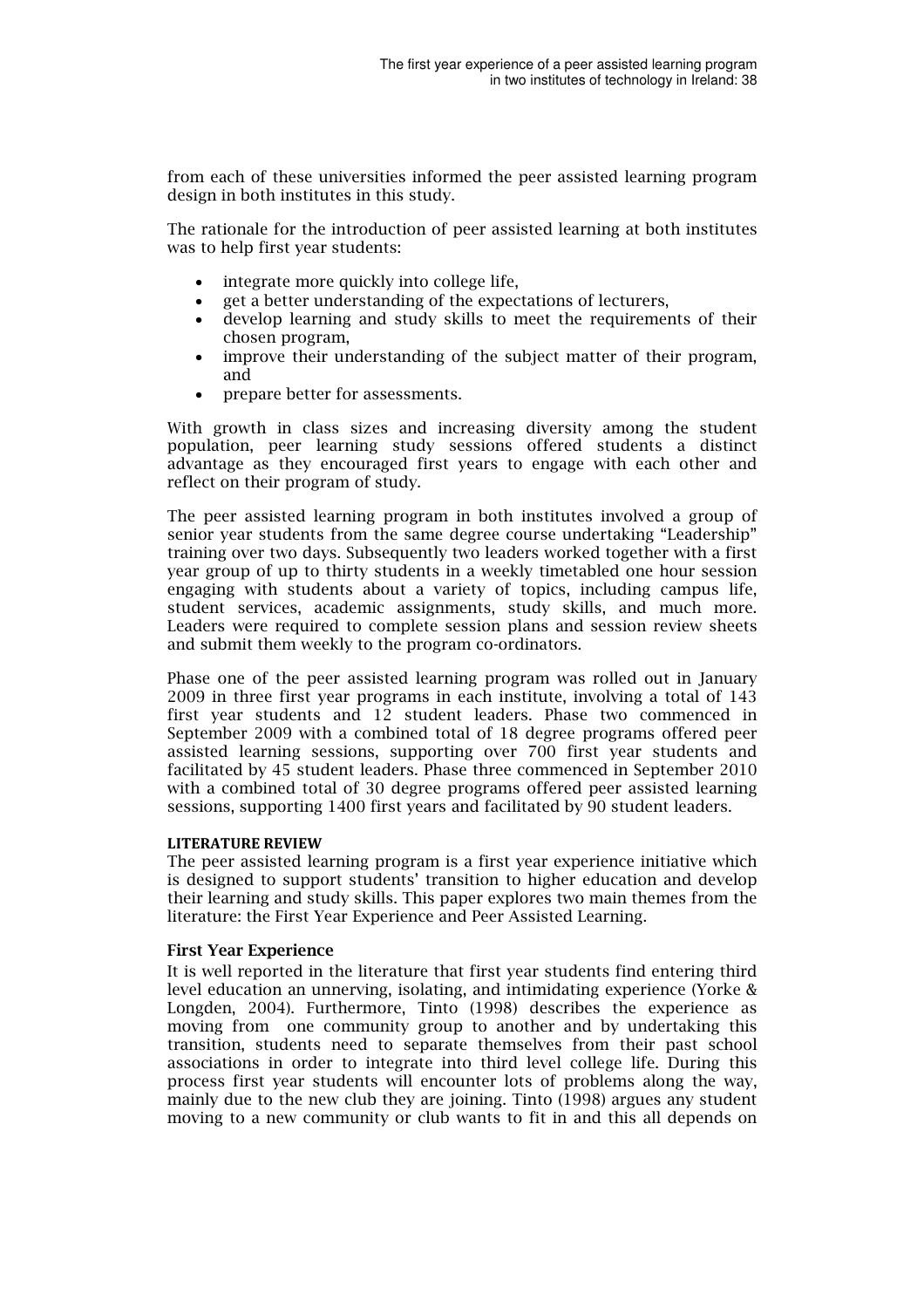the personality of the individuals or of the institution in which membership is sought.

Many students are just not ready to cope with the demands of third level study and this can increase the doubts that students may have. For example, in the UK, Yorke (2001) found that two thirds of student withdrawals from university happen during or at the end of the first year. There are a number of factors cited that make it difficult for students to adjust to third level life, including financial pressures, the wrong choice of program or module, difficulties with making friends, and being homesick. The biggest factor reported in the literature is the lack of preparation for and understanding of the type of learning that is required at third level (Brownlee, Walker, Lennox, Exley, & Pearce, 2009; Jamelske, 2009; Kuh, 2001; Morosanu, Handley, & O'Donovan, 2010; Pike & Kuh, 2005; Schrader & Brown, 2008). The importance of aiding students' transition into higher education is reinforced by appreciating that undergraduates are likely to arrive with learning strategies suitable to second level school life. These strategies are less effective in third level learning environments which feature large class sizes and less easy access to staff (Cook & Leckey, 1999). Similar to Tinto's findings, Cook and Leckey (1999) consider transition to be the "greatest hurdle" in higher education (p. 157).

In a report of the Australian national surveys of first year students, McInnis, James, and Hartley (2000) found that almost 29% of students said they had difficulty adjusting to the style of teaching at university. Around 45% of students said that they found the standard of work required at university much higher than they expected, and 57% thought university study was more demanding than school. These results highlight the vulnerability of first year students in the transition process. Pascarella, Pierson, Wolniak, and Terenzini (2004) identified several variables that influence the transition to higher education, including academic and social involvement, family background, socioeconomic status, and level of academic preparation.

Consideration must be given to the reasons why students withdraw from a program in the first year, a process that is described by Braxton (2000, p. 1) as the "student departure puzzle." Yorke and Longden (2004) argue that a lot depends on the student's perception of their experience in higher education. This is affected by economic, organisational, psychological, and sociological perspectives, some of which are well beyond the powers of an institution to solve (Tinto, 1988). Schrader and Brown (2008) reported that, in the US, one in four college first year students did not return for their sophomore year and nearly half of the students in community colleges did not return to complete their degree in 2004. The Higher Education Authority (HEA, 2010) in Ireland reported that the average proportion of new entrants in 2007/08 who were not present one year later was 15% across all sectors and National Framework Qualification (NFQ) levels. The rates of non-presence differ according to the sector, ranging from 22% in an institute of technology to 9% in a university sector and 4% in teacher training colleges. Furthermore, the HEA (2010) reports that there is a clear and strong link between prior educational achievement and successful progression. Educational achievement is a strong factor influencing whether or not a new entrant progresses beyond the first year of their course of study. Empirical research over the last few decades corroborates these findings (McInnis, 2004; Tinto,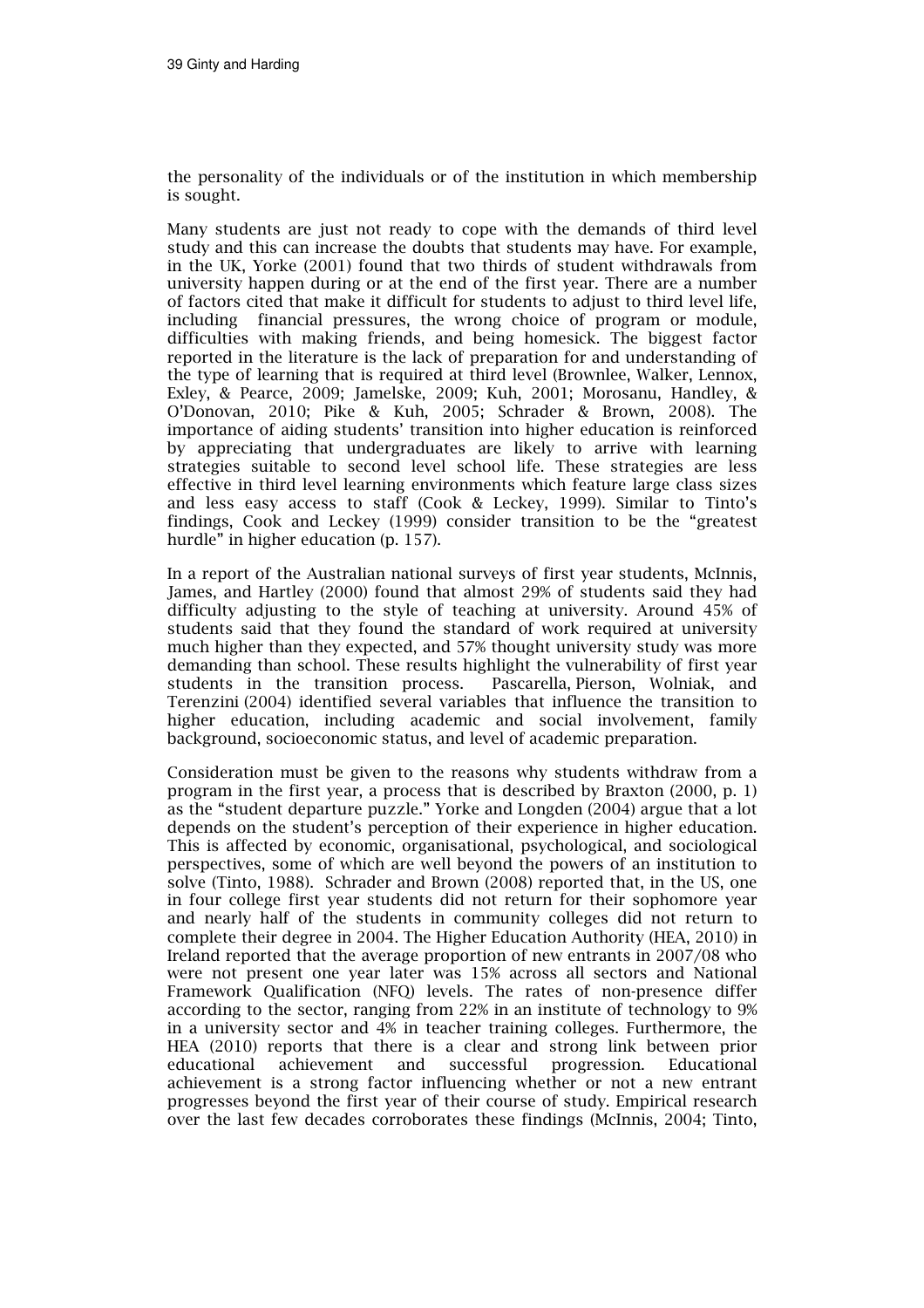1988; Yorke & Longden, 2004). Tinto (1988) also describes the impact of nonprogression on resources and it is a principal concern for students, parents, administrators, and managers of an institute.

In summary, many students are not prepared for the challenges of third level education and First Year Experience (FYE) programs are designed to support this transition and supplement the necessary academic and life skills (Brownlee et al., 2009; Jamelske 2009; Kuh, 2001; Morosanu et al., 2010; Pike & Kuh, 2005; Schrader & Brown, 2008). These academic and life skills can range from study (e.g., research, note taking) and time management skills to institutional awareness (e.g., location of the library, student union, IT labs), appropriate interpersonal behaviour, and seeking out personnel when personal issues arise. Evaluating programs developed to address such a wide range of knowledge and skills is an obvious challenge, especially when a First Year Experience is customised for each corresponding university or college.

As a result of the issues and challenges that exist in retaining and supporting students in first year, many third level institutions have implemented some form of intervention, formal or informal, to increase academic achievement and positive social adjustment. These efforts are focused on increasing retention rates (Schrader & Brown, 2008). A Peer Assisted Learning (PAL) program is just one example.

# Peer Assisted Learning

Peer Assisted Learning (PAL) is a form of study support whereby experienced student leaders from senior years support the learning experience of other less experienced students (Capstick & Fleming, 2001). As Capstick and Fleming (2004) explain, "the term PAL derives from Supplemental Instruction (SI), which draws upon a suite of learning theories that can be described as developmental" (pp. 2-3). It ranges in perspective from facilitation techniques, information processing, and knowledge sharing among peers, to academic socialisation, critical thinking, and reflection. Taking the academic social environment alone, Couchman (2008) explains "that students learn by being socialised into the particular ways of thinking, speaking and writing valued in the institutions and disciplines they study, or, as Becher (1989) described them, as 'academic tribes'" (p. 83). Student leaders of peer assisted learning sessions therefore work with students to acculturate them into the various cultures and discourses of the disciplines they are studying (Couchman, 2008).

Peer assisted learning is also referred to as peer tutoring and has been applied in different ways in different higher education institutions. Peer tutoring is a system whereby learners help each other and learn by teaching. One perspective on peer tutoring is referred to in the literature by Hogan and Tudge (1992) as the Vygotskian perspective, which involves "more competent learners supporting weaker students and this helps their progression through the zone of proximal development i.e. the difference between a learner's performance unaided and that when assisted by an adult or more competent peer" (Mynard & Almarzouqi, 2006 pp. 13-14). Literature has shown that when the peer tutor is more advanced, the collaboration between the student groups can improve student learning capabilities in a subject area (Beasley, 1997; Kalkowski, 1995; Tudge 1992; Tudge & Winterhoff, 1993).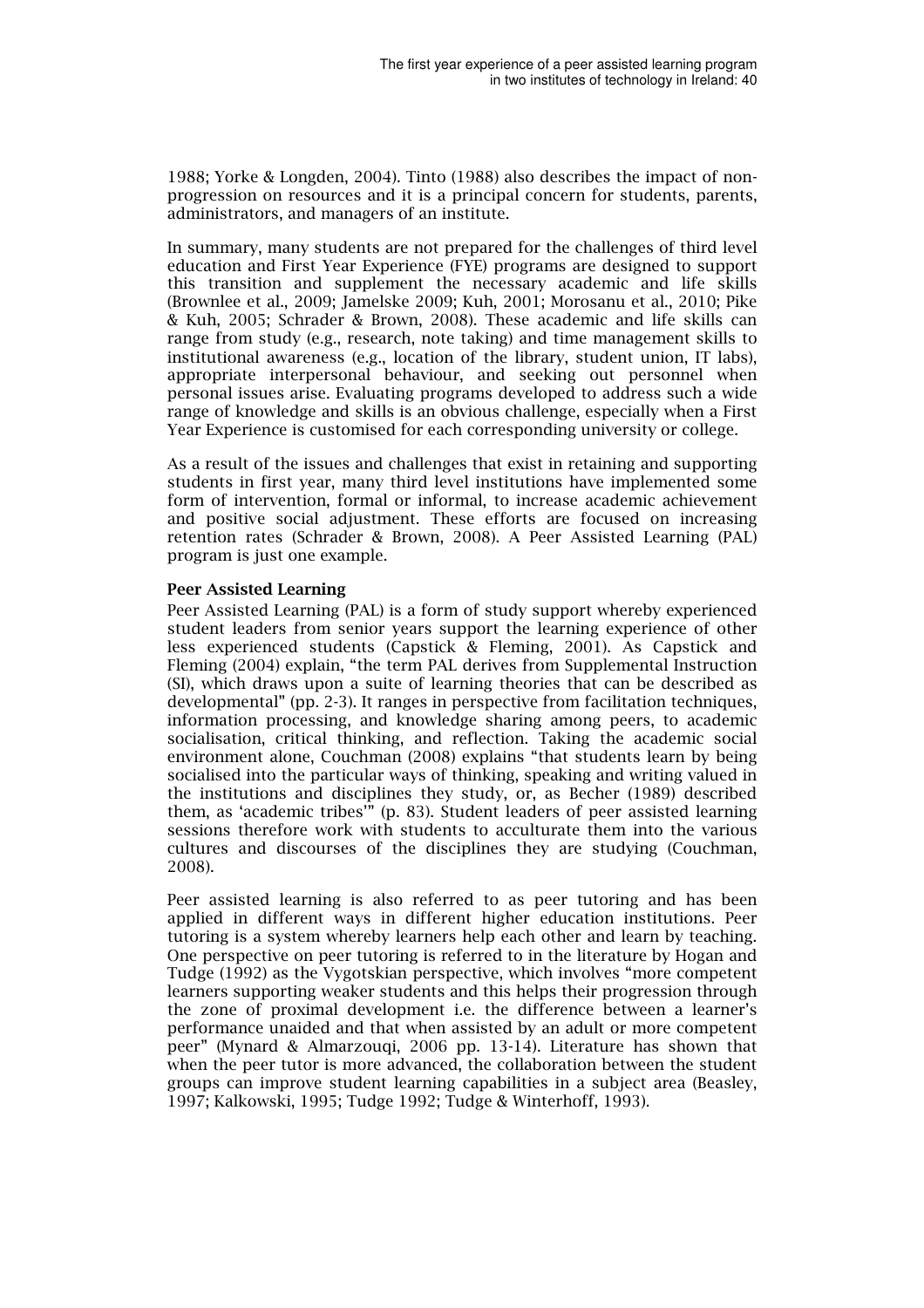Further review of the literature demonstrates that peer learning is essentially about developing a learning community. Tosey (1999) argues that any group of people on a course could be said to constitute a learning community. Therefore a learning community is something of an umbrella term to describe learning situations where a "group of people come together to meet specific and unique learning needs and to share resources and skills" (Burgoyne et al., 1978, as cited in Reynolds, 1998, p. 6). Furthermore, Tosey (1999) reported a peer learning community is not a therapeutic community; however, there is a strong emphasis on personal growth and development and involves a high degree of personal challenge for members. Much attention is given to the PAL group process, yet principles of power sharing and variation in modes of facilitation differentiate it from an analytical group.

Researchers have suggested or assumed that the benefits of peer assisted learning arise from "its discursive, active approach to learning" (Capstick & Fleming, 2004 p. 2). Peer assisted learning is also intended to represent a particular manifestation of cooperative learning (Donelan & Wallace, 1998). Cooperative learning may be defined broadly as working together to accomplish shared goals (Johnson & Johnson, 1989). In peer assisted learning sessions, the intention is for students to collaborate and problem solve and connect pieces of information which will form solutions. Capstick and Fleming (2001) argue that thinking skills and understanding of course subject matter may develop within the co-operative environment of learning among peers. Therefore peer assisted learning sessions provide a learning environment where students are supported to construct knowledge from past experiences and previous knowledge. In this way, peer assisted learning is based on the principles of constructivism in a social context. This approach recognises that knowledge has both individual and social aspects which cannot be meaningfully separated (Tobin & Tippins, 1993).

In addition to the benefits of peer assisted learning discussed above, there are a number of challenges reported in the literature. One challenge can be the potential personality clashes between student leaders in study sessions (Beasley, 1997), which means that the program needs to be carefully coordinated by academic members in the institute in order to troubleshoot problems that arise. Low attendance on the part of tutees is another challenge cited in the literature (Beasley 1997; Carpenter 1996; Kalkowski 1995). Reasons for this vary from timetabling and promotional issues to issues with academic staff support. Beasley (1997) also reports on differing expectations on the part of the tutors and the tutees. Academic staff members have also been reported to express opposition to peer learning programs. Some lecturers fear that it is a substitute for teaching and student leaders may give the wrong information or fail to adequately diagnose students' weaknesses (Beasley, 1997).

Overall, a variety of peer assisted learning studies have demonstrated the positive effect such schemes can have as a result of the relationship which develops between leaders and tutees. McDowell, Sambell & Davison (2009) summarise the benefits effectively as "behavioural – in terms of academic performance; attitudinal; self-esteem; motivational and relational" (p. 15).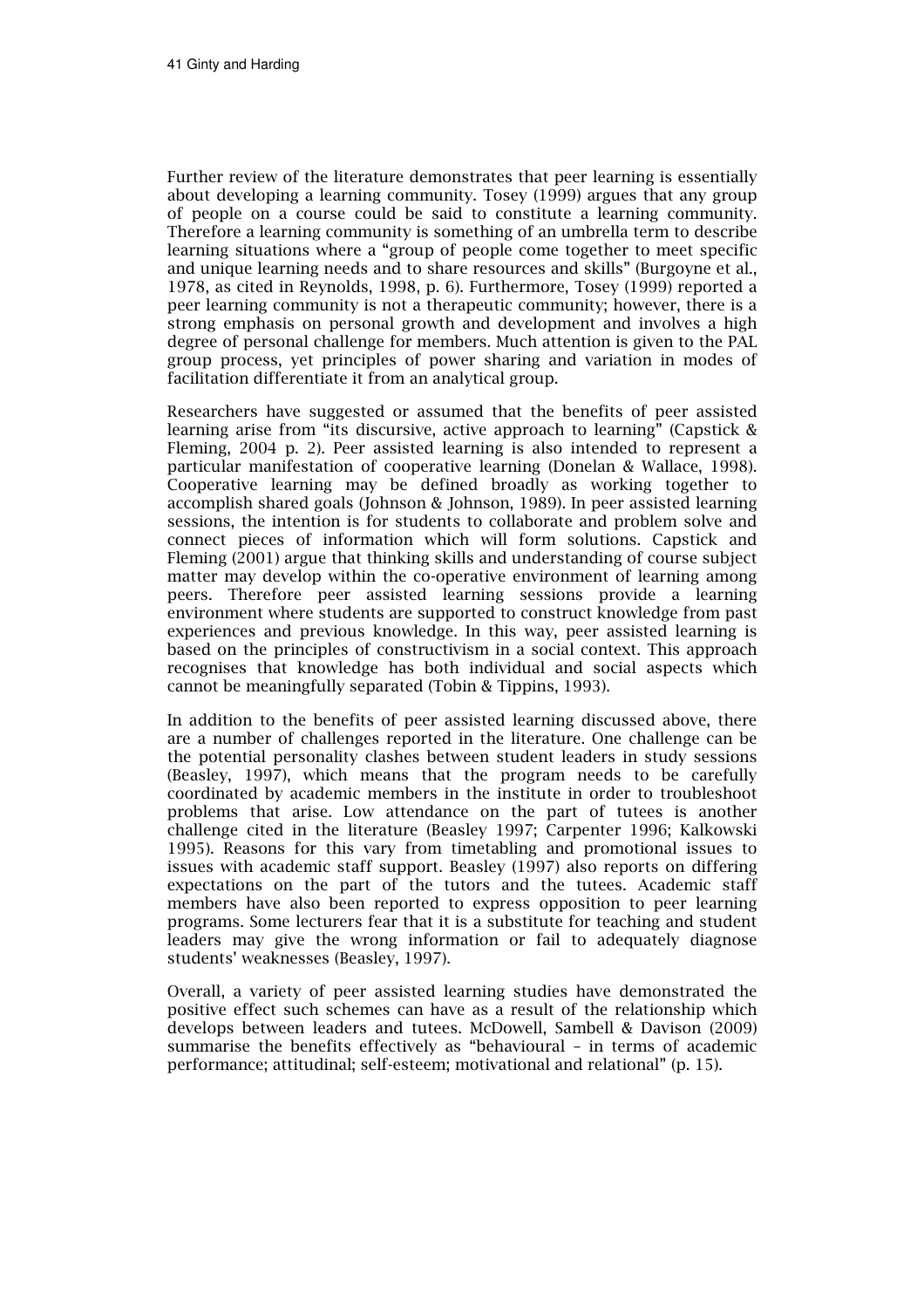### RESEARCH METHODOLOGY METHODOLOGY

An action research approach was chosen for this study. In contrast to other research methods, an action research approach allows the project collaborators to be active participants in the research (Robson (Robson, 2002). Indeed Greenwood (2007) argues that action research allows for the "creation of areas for collaborative learning," a process which includes the "design, enactment and evaluation of liberating actions"  $(p. 131)$ . In this way, an action research approach aligns with the basic principles of peer assisted l learning, particularly in relation to the empowerment of first year students. . In contrast to other<br>allows the project<br>obson, 2002). Indeed,

The approach is further justified by Coghlan (2011, p. 54) who states:

Action research's distinctive characteristic is that it addresses the twin tasks of bringing about change in organisations and in generating robust actionable knowledge, in an evolving process that is undertaken in a spirit of collaboration and co--inquiry, whereby research is constructed with people, rather than on them or for them.

Therefore, unlike other methods methods, we (the researchers) were able to both Therefore, unlike other methods, we (the researchers) were able to both<br>inform and participate in the research project and this was made explicit to key stakeholders, namely first years, student leaders, academic course contacts, and management. An adapted version of the Mills (2000) model (Figure 1) illustrates the research spiral undertaken in this study. Phase one of the action research occurred in Semester 2 of the academic year 2008 2008– 2009. Further iterations took place over the next two years, with phase two in  $2009-2010$  and phase three in  $2010-2011$ . Each phase was informed by the continual analysis and interpretation of data.



Figure 1. Dialectic Action Research Spiral adapted from Mills (2000).

The data presented in this paper emanates from an electronic student survey which was designed to elicit both quantitative and qualitative responses. The surveys were conducted online with students being notified of the survey through text messaging and email. The survey was distributed to all first year students who were offered peer learning study sessions on their timetable.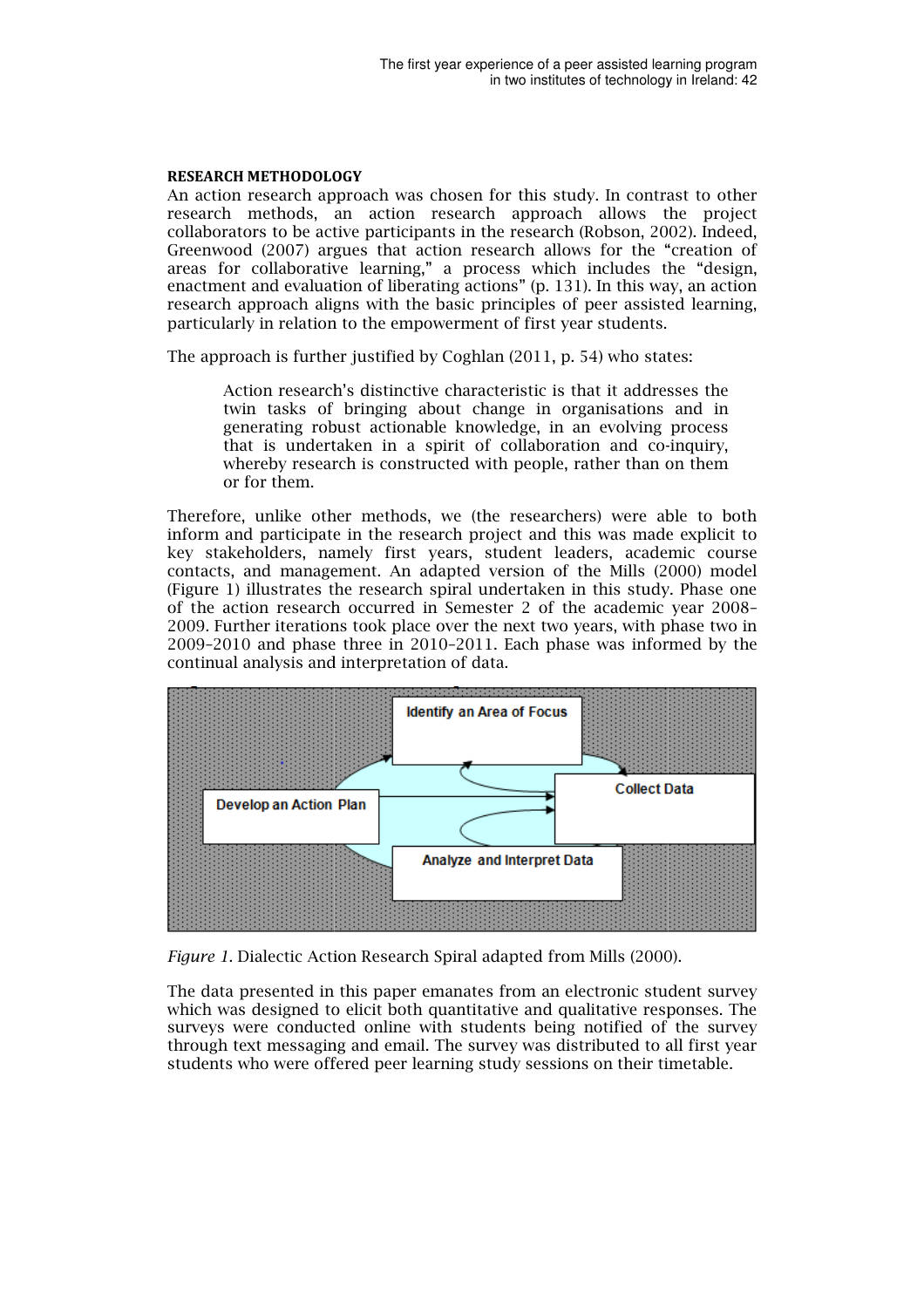The survey instrument comprised of 14 questions with a mixture of yes/no and Likert-type scale questions with some questions containing subquestions. The questions essentially focused on the rationale for introducing the peer assisted learning program and investigated the level of achievement gained by the first year students. For example:

- Did PAL/PASS help you integrate more quickly into college life?
- Did PAL/PASS help you get a better understanding of the expectations of lecturers?
- Did PAL/PASS help you develop learning and study skills to meet the requirements of your chosen program?
- Did PAL/PASS improve your understanding of the subject matter of your program?
- Did PAL/PASS help you prepare better for assessments?

Data triangulation as advocated by Denzin (1998) was an integral part of the design of the survey instrument with questions requiring responses to similar concerns but in different ways. In addition, there was a mix of positive and negative questions in order to prevent responder bias. Students were given the opportunity to supplement and expand on their answers by the inclusion of open-ended questions.

The data presented in this paper relates to the student survey distributed to participating first year students in the first two phases of the study. In phase one, peer assisted learning was offered to a total of 143 students at Institutes A and B combined (see Table 1), of which a total of 43 students completed the survey (30% response rate). In phase two, peer assisted learning was offered to a total of 700 students at Institutes A and B combined (see Table 2), of which a total of 246 students completed the survey (35% response rate).

In phase two, a total of 45 leaders were trained in September 2009 (30 in Institute A and 15 in Institute B) to facilitate weekly one hour timetabled PAL/PASS sessions with first year student groups.

The qualitative data from the phase one and phase two surveys at both institutes was merged using SPSS and text analysis was undertaken focusing on three questions: how did peer assisted learning study sessions help the first year students, what were the best and worst things about peer assisted learning, and how could peer assisted learning be improved.

The data from the electronic survey was supplemented by data from focus group sessions held with student leaders. The focus groups were facilitated by the researchers, which was in keeping with an action research approach as it allowed the researchers to take an active role in the research process. These focus groups were held in each institute using a set of questions which concentrated on three main categories: development of employability skills, such as leadership, communication, problem solving, and time management; leader training; and feedback to leaders from the first year students who attended their support sessions. The focus groups were recorded and subsequently transcribed. In addition, the structured weekly session reviews which leaders submitted were examined in order to support and supplement the themes emerging from the survey. The reviews included the requirement to provide a written account of the peer assisted learning study sessions with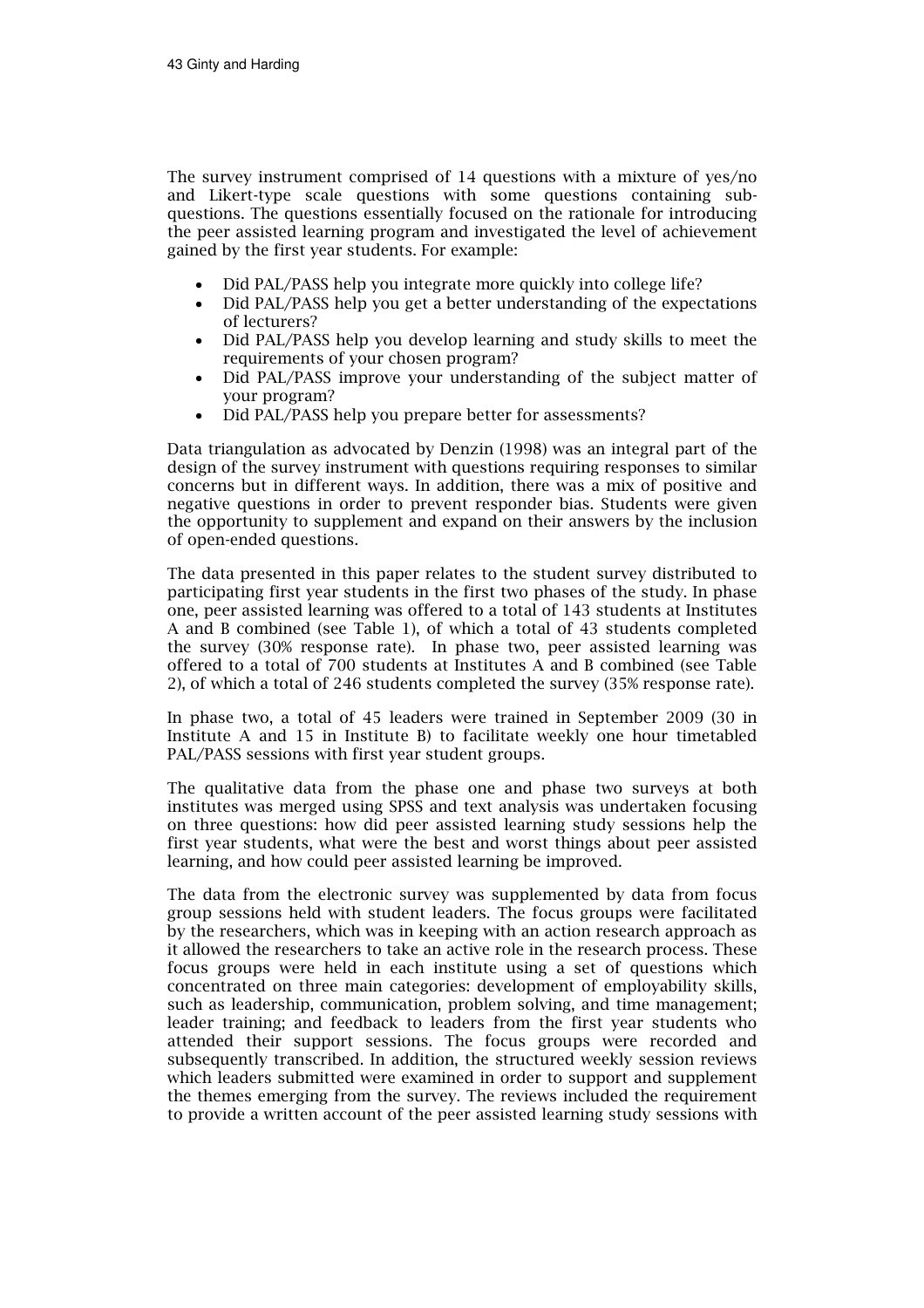details such as level of attendance, reflections on the impact of the group work activities used, and the development of their leadership and facilitation skills. The qualitative data was examined using the constant comparison method of analysis (Glaser, 1965). The data was categorised based on frequently occurring themes that were both meaningful to participants and relevant to our focus of inquiry.

# Table 1

Courses and student numbers offered PAL/PASS in phase one

| <b>Course Name</b>                                      | No.<br>students |
|---------------------------------------------------------|-----------------|
| <b>INSTITUTE A, PAL:</b>                                |                 |
| <b>BA</b> in Hotel Management                           | 30              |
| BSc in Business Computing and Digital Media             | 30              |
| BA in Furniture Production and Technology               | 30              |
| <b>Total Student Numbers in Institute A</b>             | 90              |
| <b>INSTITUTE B, PASS:</b>                               |                 |
| BB (Honours) Ab initio                                  | 32              |
| BSc (Honours) in Construction Technology and Management | 8               |
| <b>BB Hospitality Business Management</b>               | 13              |
| <b>Total Student Numbers in Institute B</b>             | 53              |

#### Table 2

l.

Courses and student numbers offered PAL/PASS in phase two

| <b>Course Name</b>                                                  | No.<br>students |
|---------------------------------------------------------------------|-----------------|
| <b>INSTITUTE A</b>                                                  |                 |
| BSc Business Computing and Digital Media - Science School           | 60              |
| BSc Computing and Energy Systems - Engineering School               | 30              |
| BA Gnó agus Cumarsáid - Business School                             | 23              |
| BA Art & Design - Humanities School                                 | 100             |
| BA(Honours) Hotel and Catering Management - Hotel School            | 30              |
| BB Bar Management - Hotel School                                    | 30              |
| BB Hotel Management - Hotel School                                  | 30              |
| BSc Construction Management & Refurbishment Maintenance - Castlebar | 60              |
| Campus                                                              | 70              |
| All First Year Programmes in Letterfrack Campus                     | 30              |
| BA Personnel Management - Life Long Learning/Business School        |                 |
| Total Student Numbers on all Courses in Institute A                 | 463             |
| <b>INSTITUTE B</b>                                                  |                 |
| BBS Business (Honours) Ab initio                                    | 44              |
| BSc (Honours) Construction Technology and Management                | 20              |
| <b>BBS</b> Hospitality Business Management                          | 21              |
| <b>BSc Veterinary Nursing</b>                                       | 25              |
| BSc (Honours) Nursing in Psychiatric Nursing                        | 25              |
| <b>Higher Certificate Business Studies</b>                          | 102             |
| Total Student Numbers on all Courses in Institute B                 | 237             |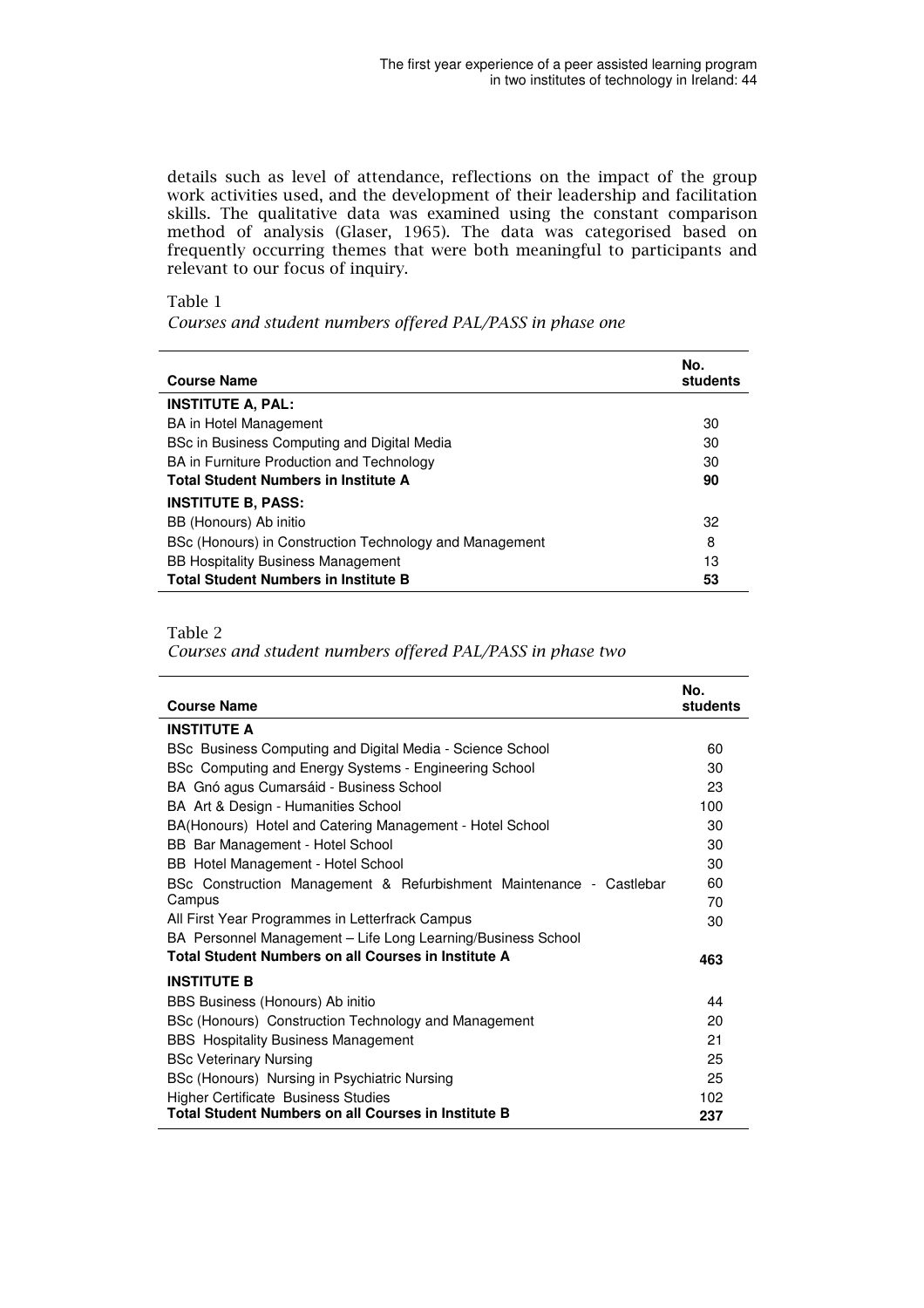#### FINDINGS

The findings in this section present qualitative and quantitative data from phases one and two, which included an electronic survey with first year students and a focus group with student leaders in Institutes A and B. It should be noted that there are limitations as the data was provided by a selfselecting sample, which creates biases. It can therefore be concluded that those who responded were first years who had attended peer assisted learning study sessions. Students who did not attend may be underrepresented in the sample.

# Phase one findings

Over 70% ( $n = 30$ ) of respondents to the electronic survey in phase one said the sessions improved their understanding of the subject matter of their program (see Figure 2).

Table 3 presents qualitative findings from an open ended question on how PAL/PASS sessions in Institute A and Institute B helped first year students. There are a number of similarities identified between both Institutes, such as: "PAL helped me get to know the class better", "make friends", "bond with the class", "share information", and "learn something new". Six key categories or themes emerged which sum up the impact of weekly PAL/PASS sessions at both institutes. These themes include: exam and assignment preparation, making friends and adjusting to college, a better understanding of the course, a safe environment, and serious fun (see Table 3).



Figure 2. Self-reported benefits of peer assisted learning sessions at Institutes A and B in phase one  $(n = 43)$ .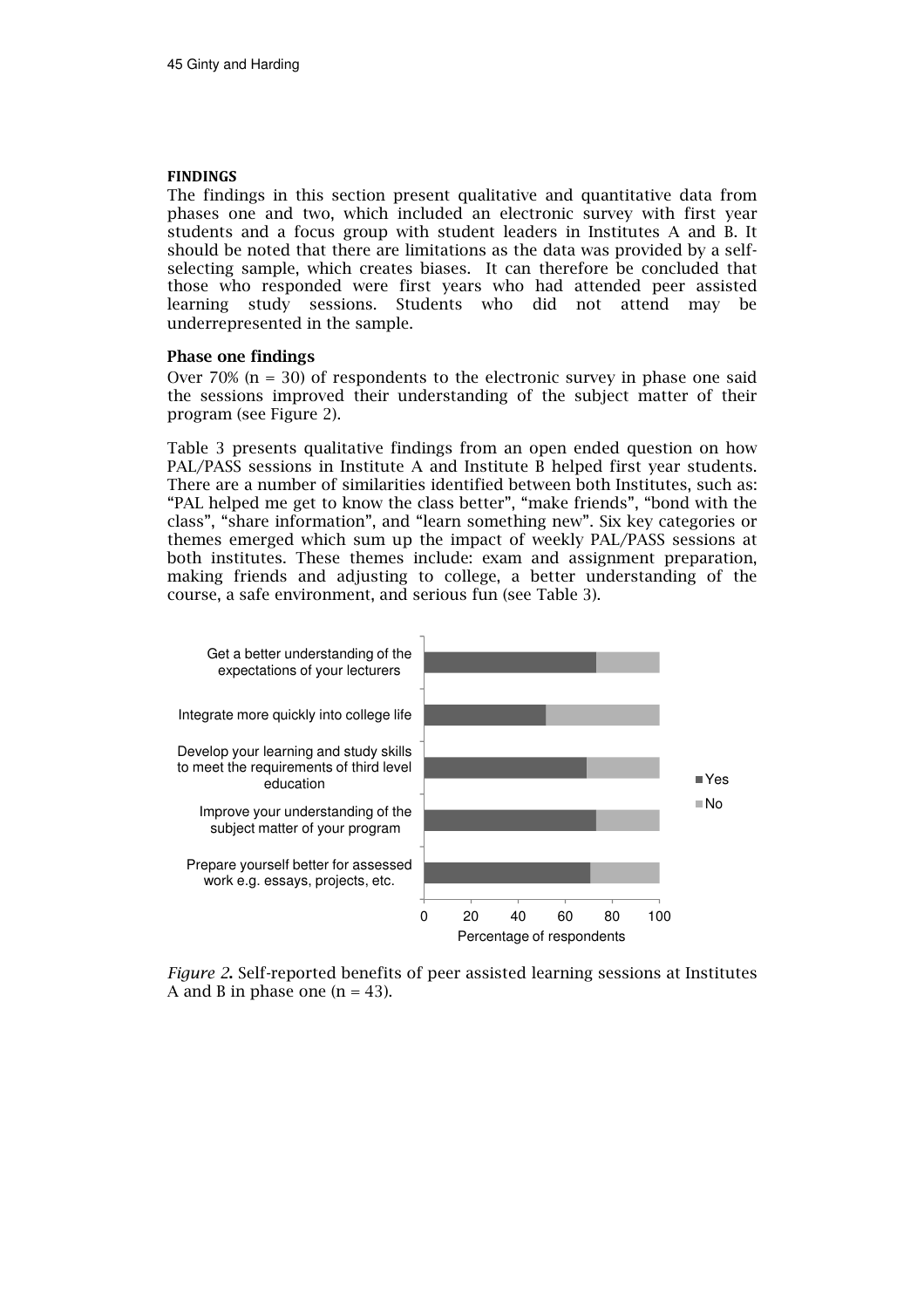|                                                    | <b>INSTITUTE A</b>                                                                                                                       | <b>INSTITUTE B</b>                                                                                           |
|----------------------------------------------------|------------------------------------------------------------------------------------------------------------------------------------------|--------------------------------------------------------------------------------------------------------------|
| <b>THEMES</b>                                      | How has PAL helped you?                                                                                                                  | How has PASS helped you?                                                                                     |
| Exam &<br><b>Assignment</b><br>Preparation         | "It helped me get a better idea of<br>what kind of standard was<br>expected of me."                                                      | "The PASS class helps me to<br>improve my English. Helping us to<br>finish the assignment."                  |
| <b>Making Friends</b><br>& Adjusting to<br>College | "It has helped me to adjust into<br>college life better and given me<br>more confidence in interacting<br>with my peers."                | "Share the information and<br>classmates know more about<br>each other which has an effect on<br>team work." |
|                                                    | "It has helped me integrate with<br>my class mates more in a very<br>friendly environment."                                              | "Get to know the class better and<br>helped with projects."                                                  |
|                                                    |                                                                                                                                          | "It has helped get a better<br>understanding of college life from<br>people who have been here<br>longer."   |
|                                                    |                                                                                                                                          | "Helps to gain knowledge of the<br>college and how it works."                                                |
| <b>Better</b><br>understanding<br>of the course    | "PAL was a great experience I<br>only wish more people had<br>attended. PAL helped me to                                                 | "It has helped me to get a better<br>understanding of the course."                                           |
|                                                    | understand what was to come on<br>the course in following years and I<br>now feel more prepared for the<br>next stages on the course."   | "Help get ideas out of my head.<br>Make the class work as a team."                                           |
|                                                    | "Through PAL sessions, I was<br>introduced to something that I<br>might only see next year, such as<br>Google sketch up"                 | "Helped with subjects that<br>students were finding hard to<br>follow. Especially the overseas<br>students." |
|                                                    | "Being able ask any question to<br>the leaders as they have done the<br>year already and have experience<br>e.g. on placement and exams" |                                                                                                              |
|                                                    | "Helped me when I got stuck with<br>something.                                                                                           |                                                                                                              |
| Safe<br><b>Environment</b>                         | "You could talk openly about any<br>question or query you had."                                                                          | "A more relaxed class<br>environment for all the students."                                                  |
|                                                    | "Being able to ask questions that I<br>felt were inappropriate to ask in<br>lectures."                                                   | "You could ask any question or<br>query you had."                                                            |
|                                                    | "The leaders were easy to talk to<br>and helped explain or find out<br>things I didn't understand about<br>college in general".          |                                                                                                              |
| <b>Serious Fun</b>                                 | "Messing around but still getting<br>work done."                                                                                         | "Studying yet having fun".                                                                                   |

Table 3 First year experience of PAL/PASS sessions in Institutes A and B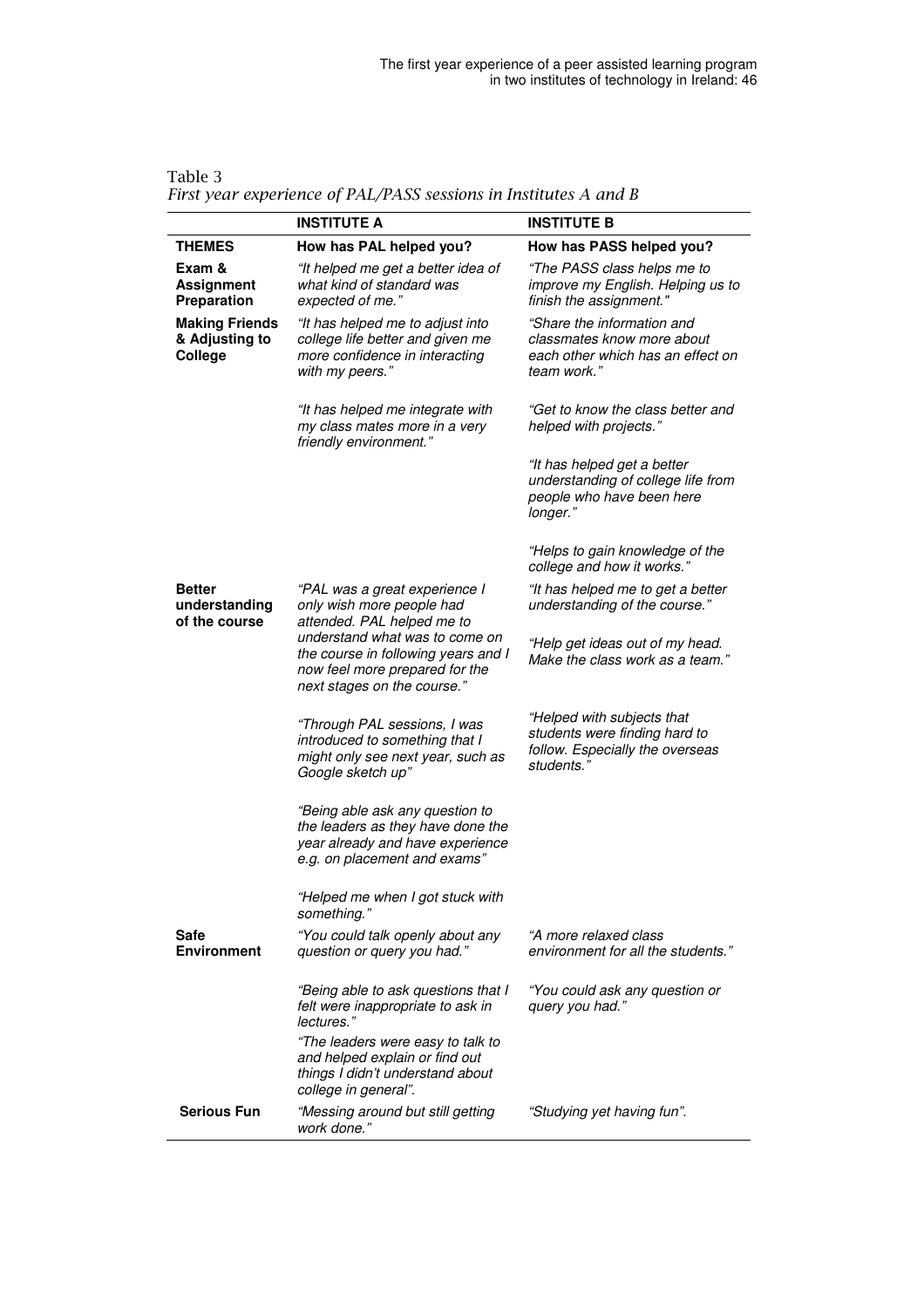In addition, student leader focus groups took place in both institutes and covered three main categories: skill development, training, and feedback from first year students. Table 4 summarises the feedback that student leaders gained from the first year students.

Within the focus groups, student leaders spoke about a range of professional skills which they acquired through their role, including confidence, teamwork, presenting, planning, organising, and delegation. They found the leader preparation training good fun, stimulating, structured, informative, and a new experience. An interesting development occurred in both institutes with some leaders selecting to take on the role again in phase two (academic year 2009-2010). In addition, this informed the design and implementation of a PAL/PASS Leadership Module during phase three.

During the first phase of implementation, leaders also identified similar issues to the first year students' experiences with PAL/PASS and these included: the late start of the program in the academic year, attendance problems, promotion of weekly sessions, issues with school managers, communications to students, academic support, and Moodle access. This feedback gained from the focus group with the leaders informed phase two implementation plans in both institutes. This included better communication about PAL/PASS, early negotiation and planning with school managers, early recruitment of leaders and the further development of support materials for leaders. In addition, the training of academic course contacts as supervisors was organised with a university in the United Kingdom which is recognised as a national UK centre for supplemental instruction.

Overall, first year students reported a positive experience of PAL/PASS in phase one despite the late start in the academic year.

| <b>Student Leader Experience</b>              | <b>Student Leader Experience</b>          |
|-----------------------------------------------|-------------------------------------------|
| <b>PAL INSTITUTE A</b>                        | <b>PASS INSTITUTE B</b>                   |
| <b>Feedback from First Years</b>              | <b>Feedback from First Years</b>          |
| Supportive, relaxed environment               | Helped with projects                      |
| Saw the benefits immediately                  | Helped with accounting                    |
| Poor attendance impacted motivation           | Interaction improved                      |
| Helped socially                               | Attendance problematic                    |
| Had trouble understanding lecturers sometimes | Christmas start - problematic             |
| - found PAL very helpful                      | Beneficial to economics                   |
| Solving problems about maths                  | Helped with preparation for in-class test |
| Learning about Google Sketch Book             | CAD drawings support outside weekly       |
| Helped with assignments and exam preparation  | sessions                                  |
| September start would be much better          | Poor support from academic teaching team  |
| Poor support from academic teaching team      |                                           |

#### Table 4

Student Leader Experience: Feedback from the first year students in phase one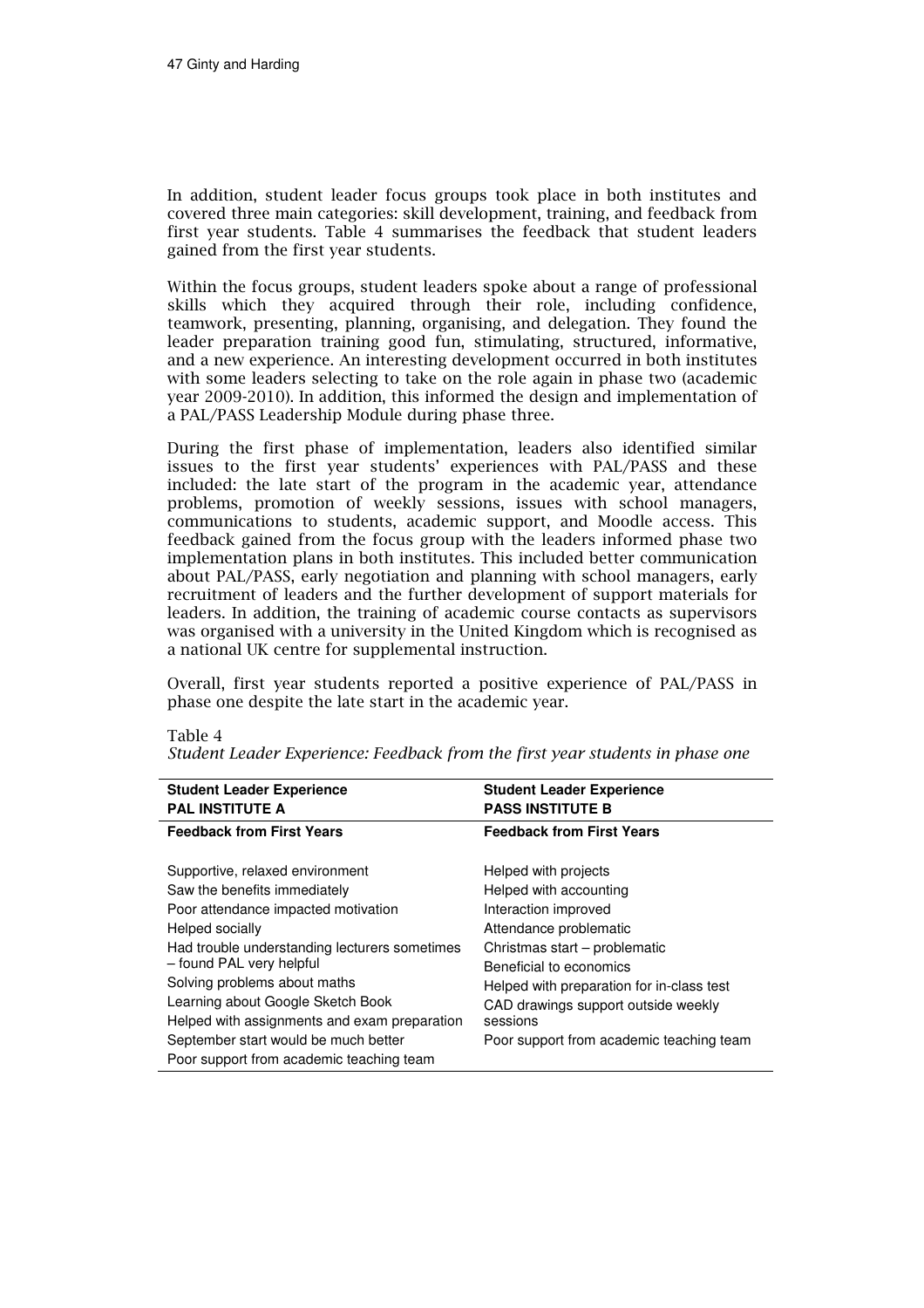#### Phase two findings

#### Institute A findings

In total 30% (n = 138) of the 460 first years offered PAL sessions at Institute A completed the electronic survey. Seventy-two percent stated they attended five or more PAL sessions, with 34% (n = 47) attending 10 sessions or more. In contrast 13% stated they attended just one or two sessions. Students who attended just one session (9%,  $n = 12$ ) stated in an open ended question why they did not attend more than one session: "they felt it was a waste of time," "they didn't have any questions," "the timetable didn't suit," "my lecturers didn't tell me anything about it," and "it was like the learning to learn module."

Students chose from a list of topics (see Table 5) and were asked to indicate what they covered in PAL sessions. The most common topics or activities selected included: working out problems together (55%,  $n = 76$ ); assignments  $(46\%, n = 64)$ ; and getting to know Institute A  $(46\%, n = 63)$ .

#### Table 5

| Topic/area/activity             | % of respondents |
|---------------------------------|------------------|
| Working out problems together   | 55               |
| Assignments                     | 46               |
| Getting to know the institute   | 46               |
| Exam revision                   | 43               |
| Student services                | 40               |
| Lecture review                  | 38               |
| Other (please specify)          | 29               |
| Researching finding information | 28               |
| Using the library               | 27               |
| Plagiarism                      | 24               |
| Other                           | 19               |

Over  $67\%$  (n = 92) of first years indicated PAL sessions helped them integrate more quickly into college life and  $66\%$  (n = 91) felt PAL gave them a better understanding of the expectations of the lecturers (see Figure 3).

First years reported in an open ended question on "the best thing about PAL." Their comments included: "the leaders," "working out problems from lectures," "being able to ask any question in the session," "if you missed a lecture you could ask about it in PAL," "it is practical," "great forum for discussing issues," "chilling out and chatting about college and our subjects," "getting to make friends with other class mates," and "students working to help each other." In contrast, students felt the worst thing about PAL was "the time and day of session," "low attendance," "some sessions were repetitive," "not enough leaders," "only one hour a week," and "not everyone attends."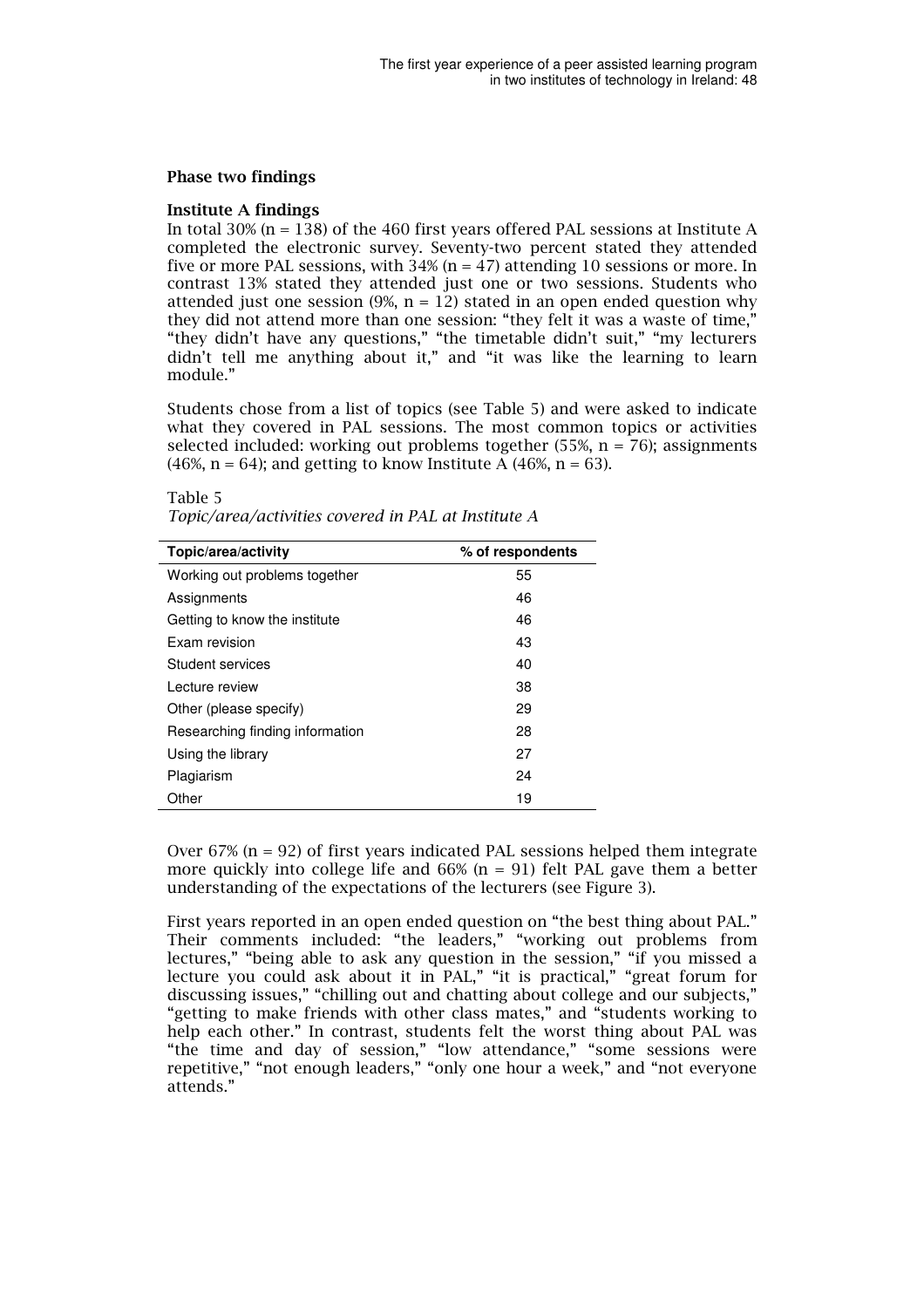

Figure 3. Self-reported benefits of PAL at Institute A (n =138).

# Institute B findings

In total 33% ( $n = 78$ ) of the 237 participants in the PASS program in Institute B responded to the electronic survey. Sixty-nine percent  $(n = 54)$  of the respondents indicated they had attended five or more sessions. Ten percent  $(n = 8)$  responded that they had attended one or two sessions. When asked to give a reason why they did not attend very much, they indicated that they "used the time to study on their own," "the session was timetabled at a time which clashed with sports activities," "PASS was on a day with a heavy class schedule," or "they would rather go to the library."

Respondents indicated that the most common activities in PASS sessions were exam revision 72% ( $n = 56$ ), followed by lecture review at 55% ( $n = 43$ ), working out problems together at 50% (n = 39), and assignments at 40% (n = 31) (see Table 6).

Table 6

| Topic/area/activity           | % of respondents |
|-------------------------------|------------------|
| Exam revision                 | 72               |
| Lecture review                | 55               |
| Working out problems together | 50               |
| Assignments                   | 40               |
| <b>Placements</b>             | 36               |
| Student services              | 35               |
| Using the library             | 35               |
| Getting to know the institute | 20               |
| Social class building         | 16               |
| Other                         | 15               |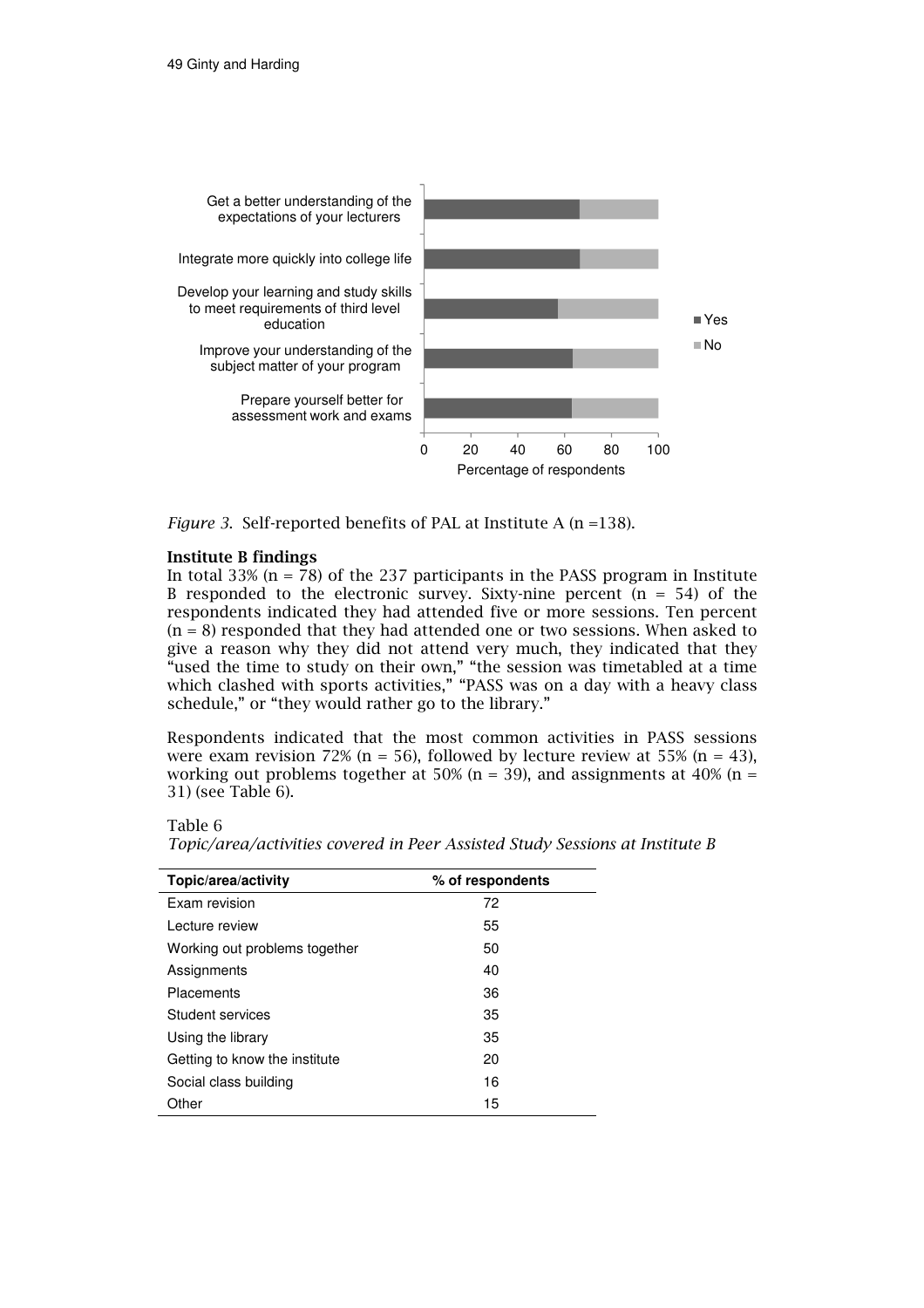When asked how PASS helped them, the highest response 86% ( $n = 67$ ) indicated that PASS improved students' understanding of the subject matter of their program. This question was based on the initial rationale for the PASS program, and 73% ( $n = 57$ ) indicated that all the objectives outlined in the rationale were met.

Further responses included: "helped interact with all students in the class," "working out problems," "helped in preparing for placement," and "chemistry and solving problems." For a larger class-group, one respondent indicated "it helped our class get to know one another better as it was a different classroom environment," "it was the first time the whole class got split off into groups and it made you work with people you would not have before." In addition, one student commented: "I really think it helps to be involved with people who have gone before you and it gave us a great insight into what to expect from college life."

When questioned about the best things about PASS, similar themes emerged, in particular: interaction with classmates, the relaxed atmosphere, the group work activities, which helped with coursework that was difficult to pick up in a lecture, and exam advice and preparation. In contrast, students felt the worst things about PASS included the low level of attendance, timetabling issues, and that some students did not take it seriously enough.

# Merger of qualitative data from both institutes in phase two

A selection of qualitative data from both surveys was merged and a text analysis was carried out on these items using SPSS. A web plot was generated to provide a visual representation of how the overall themes were related. Stronger, darker lines indicate more common responses while larger dots indicate that a theme was more common.



Figure 4. Web plot of ways PAL/PASS helpful at Institutes A and B.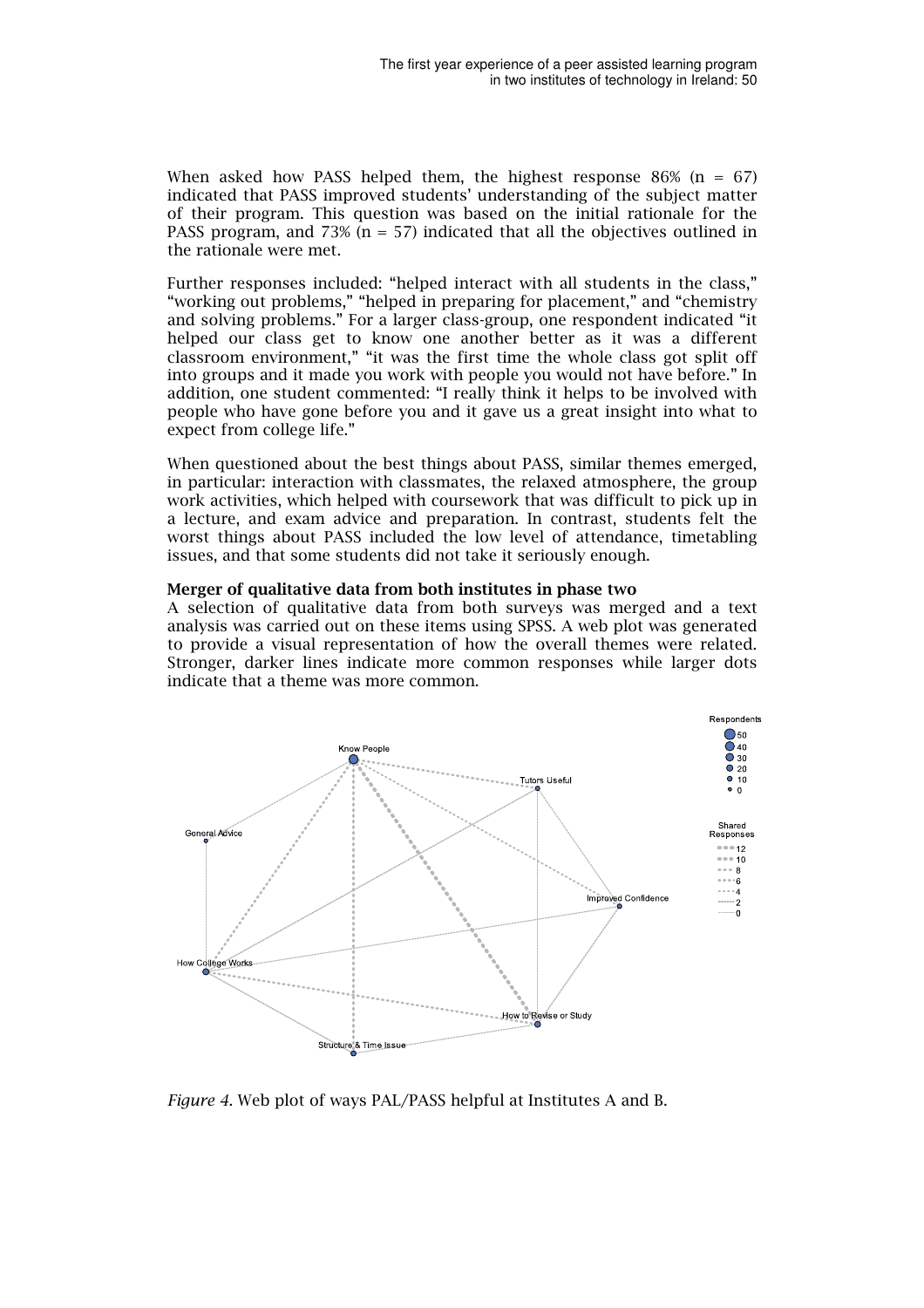Figure 4 shows a web plot of the extracted themes for the ways in which peer assisted learning was helpful in both institutes. The most common theme was that students found the peer assisted learning program a good way to get to know people (47.5%,  $n = 28$ ). Students also found it helpful in figuring out how college works (27%,  $n = 16$ ) and how to revise or study (18%,  $n = 11$ ).

In addition, students reported that the best thing about peer assisted learning was the benefit of meeting other students (27%,  $n = 61$ ). This was closely followed by get to know the course  $(23\%, n = 51)$ , support for problems  $(21\%,$  $n = 41$ ), Interacting with older students (18%,  $n = 40$ ) and Exam/Topic Revision (17%,  $n = 37$ ). A number of other less common themes emerged (see Table 7).

# Table 7

| "Best thing" about PASS                  | No. responses | % of responses |
|------------------------------------------|---------------|----------------|
| Get to know classmates or other students | 61            | 27             |
| Get to know the course                   | 51            | 23             |
| Helped with problems and given support   | 47            | 21             |
| Interact with older students             | 40            | 18             |
| Exam/topic revision                      | 37            | 17             |
| Helping with assignments                 | 22            | 10             |
| Ran by students                          | 16            | 7              |
| Get to know the college                  | 15            | 7              |
| Leaders nice                             | 15            | 7              |
| To know what's expected                  | 13            | 6              |
| Fun                                      | 4             | 2              |

The 'best thing' about PASS at Institutes A and B

Table 8 indicates the combined responses when asked what was the worst thing about the peer assisted learning program, with the most commonly emerging theme being timetabling issues  $(41\%, n = 84)$  followed by lack of student attendance (33%,  $n = 67$ ). Nearly a quarter of students mentioned that there was no "worst thing" about the program. Other less common themes were also extracted. A small number of students negatively mentioned the lack of structure (5%, n = 11), the leaders (5%, n = 11), waste of time (5%, n  $=10$ ), and that it was boring (2.5%, n = 5).

Overall, it is worth noting that  $21\%$  (n = 28) indicated that they would not change anything about the peer assisted learning programs in both institutes. One respondent commented that they did not think it could be improved as "each year is dependent on the people who volunteer and the mentors this year were excellent." Another suggested that "it is up to the class themselves to make PAL/PASS a success, the personality of the leaders really just helps the process."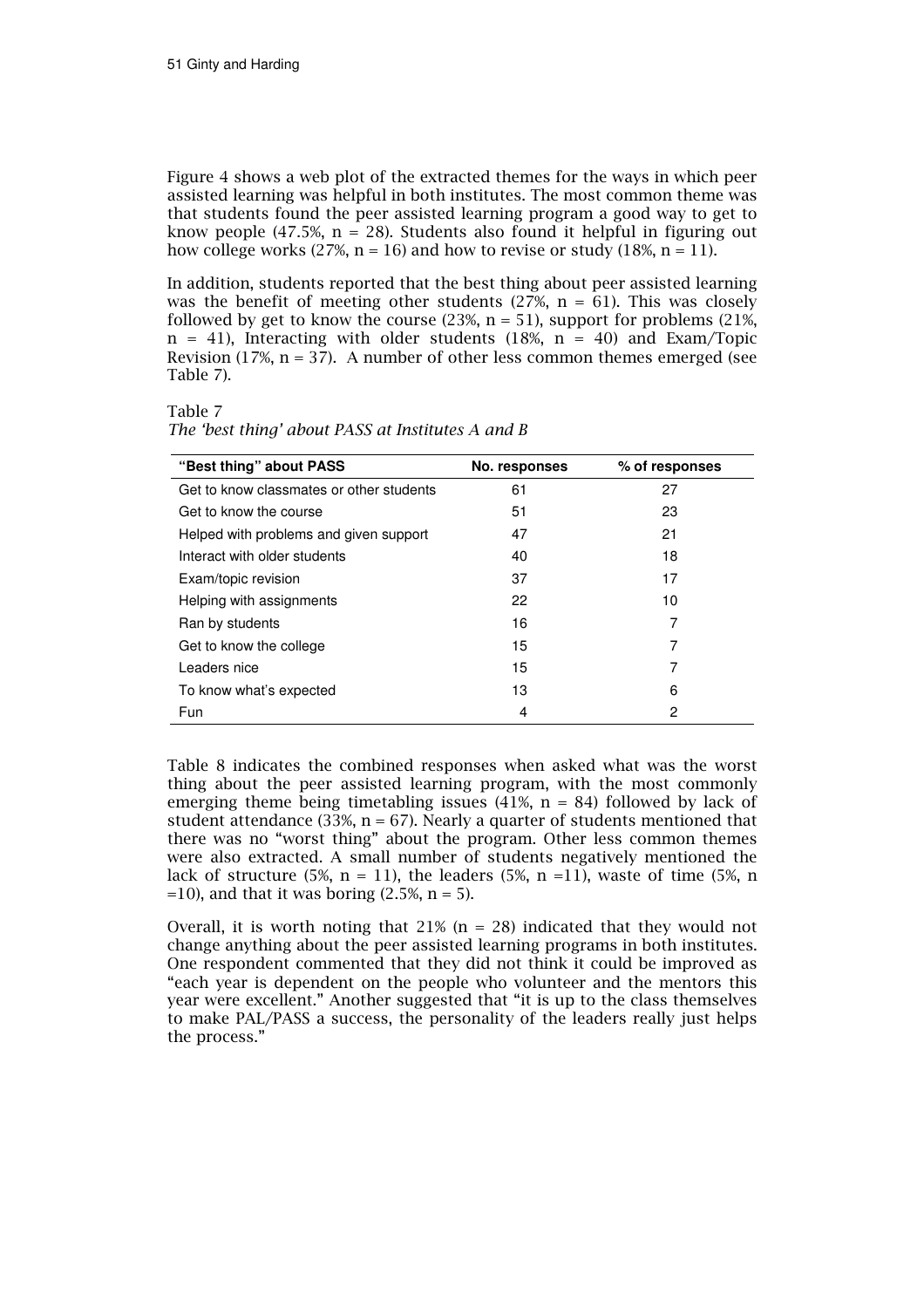| "Worst thing" about PASS          | No. responses | % of responses |
|-----------------------------------|---------------|----------------|
| Timetabling or scheduling issues  | 84            | 41             |
| Students not attending            | 67            | 33             |
| No worst thing                    | 50            | 24             |
| Lack of organisation or structure | 11            | 5              |
| Leaders                           | 11            | 5              |
| Waste of time                     | 10            | 5              |
| Boring                            | 5             | 2              |

| Table 8                                              |
|------------------------------------------------------|
| Worst thing about the peer assisted learning program |

To conclude, first year students reported a positive experience of the peer assisted learning program. However, the data obtained in both institutes identified issues with attendance, communications, and promotion. Students also made a number of recommendations to improve the peer assisted learning study session experience in the future, such as:

- preparing a proposed timetable of what first years can do in the study sessions each week,
- encouraging more students to attend through better communications from school management and the teaching team,
- improving academic support of leaders, including by setting challenges and tasks that could be completed in the weekly study sessions,
- establishing school promotions of peer assisted learning and participation recognition awards,
- forming a connection with other first year experience initiatives,
- concentrating on subjects students are struggling with,
- extending the peer learning study sessions into the second and third year of a program,
- setting up social outings for the group (e.g., sport related team work activities), and
- increasing support from the lecturers.

# CONCLUSIONS AND RECOMMENDATIONS

This research study emanated from an opportunity provided by a national funding call, which provided the impetus for two higher education institutions to collaborate. The initiative coincided with the aspirations of both researchers who had identified a need to provide additional support to first years in transition.

The primary focus of the study was to determine if peer assisted learning would enhance the learning experience of first year participants. The findings from our action based research study indicate an overall positive experience of the peer assisted learning program at both institutes. The major benefits of the program for first year students related to getting to know people, learning how to revise, improving confidence, and learning how college works. In contrast, a number of issues emerged in relation to the coordination of the first year experience, administration requirements,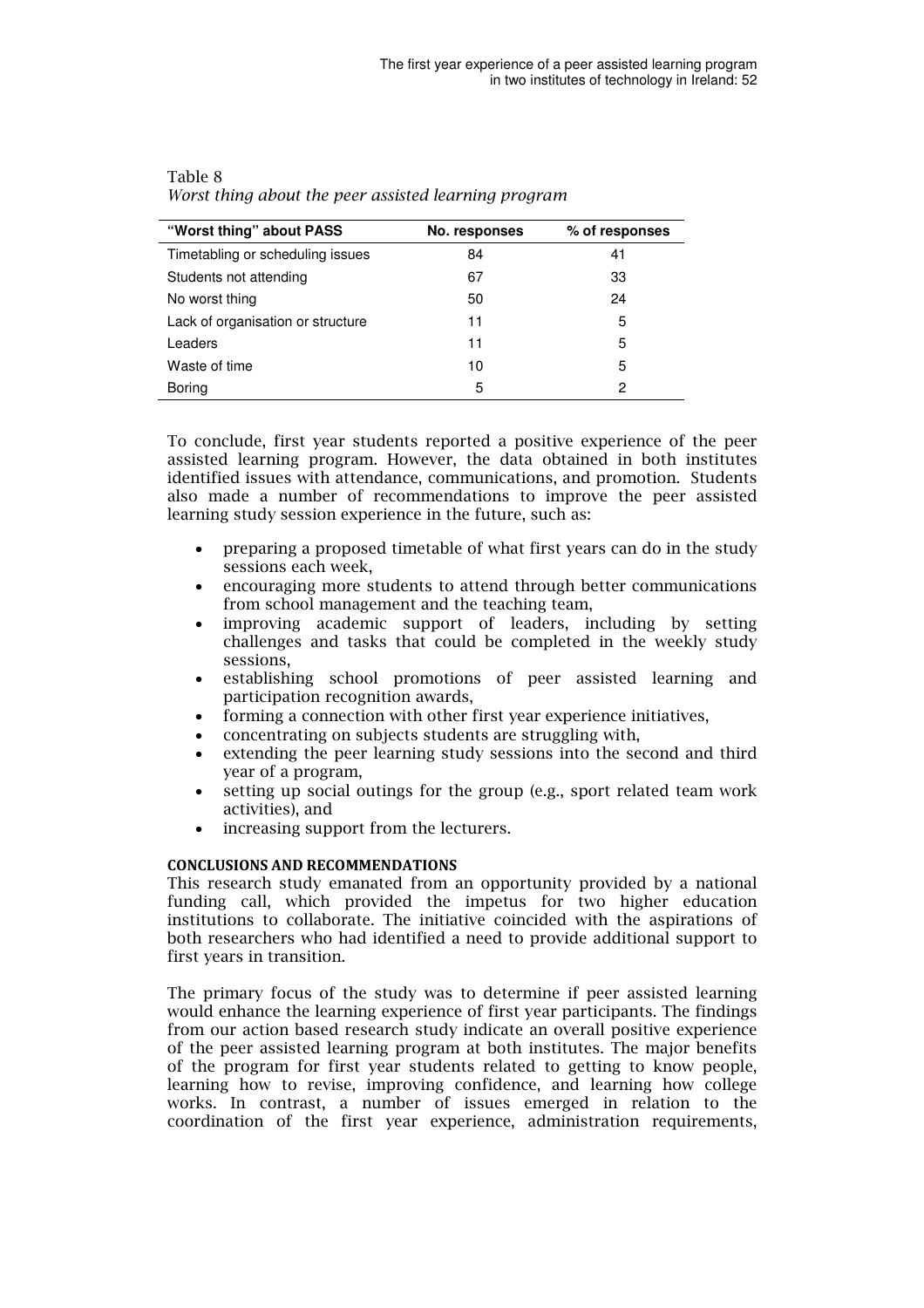communications, and school management roles and responsibilities. As a result, an evidenced based model emerged from this study that informed the setting up of a partnership between academic staff, student services, student representatives, administrative support, and learning and teaching advocates who now work together to sustain the peer assisted learning program in both institutes.

To support and sustain the program effectively we have identified a number of recommendations:

- providing annual supervisory training for academic staff contacts, which covers peer learning assessment, evaluation, and support,
- managing the study session timetable effectively by ensuring department heads liaise with the peer assisted learning academic course contacts and student services coordinators,
- engaging sessions in the virtual learning environment,
- offering a participation certificate for all first year students who attend a minimum of six peer learning study sessions,
- encouraging school-level management to take responsibility for communicating the benefits of the peer learning program to all first years and staff, and
- allocating contact hours to academic staff in each school to support the program and provide quality assurance for the student leadership module.

Overall, there were wide ranging benefits for the two institutes of technology that collaborated on the development, rollout, and evaluation of the peer assisted learning programs reported in this paper. On one level, it has enabled researchers in two Irish higher education institutions to collaborate on designing and deploying an action research project and on writing academic papers in the area of student engagement, peer learning, and the first year experience. On another level, the partnership has enabled a faster implementation process, with school management supporting the project aims quickly. School management recognised that this was a unique opportunity for both institutes to share their rollout experiences and develop a sustainable best practice peer assisted learning model. This recognition was aided by the Higher Education Authority's endorsement of the program. Other benefits included the development of a leadership training program, toolkit, and manual suitable for both institutes of technology, joint public relations, and the development of a 5 credit Leadership module.

In addition, our research identified key areas for promoting a peer assisted learning culture in both institutions, including:

- ongoing communication about the program to the students' union, school management, and all staff and students,
- ongoing sharing of experiences,
- responsiveness to issues raised by staff and students,
- identification of international institutes of best practice in peer assisted learning,
- openness to new ideas and approaches,
- undergoing training and seeking advice from centres of excellence in Supplemental Instruction (SI), and
- openness to improving the program at each academic year.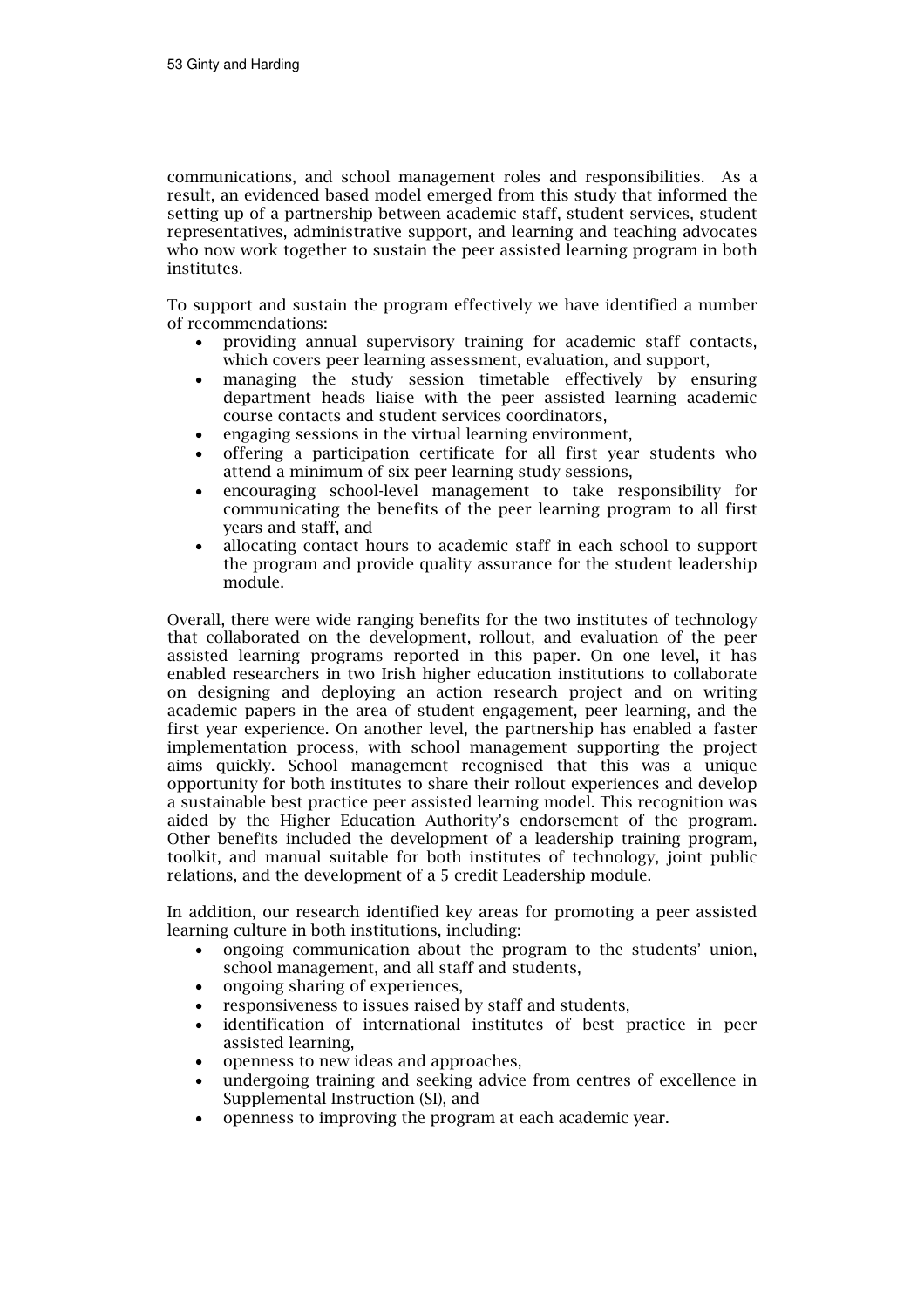At a national level this study has informed the first year experience in other institutions of higher education. This was achieved through dissemination and engagement at national and international conferences and seminars. This study has impacted on the first year student experience in both institutes. It has raised awareness of the importance of supporting the transition into higher education, particularly with an increasingly diverse student cohort. At a time of increasing financial constraint, the challenge now is to make an informed argument for the value that accrues to an institution from supporting and developing a peer assisted learning program in the long term.

#### **REFERENCES**

Beasley, C. (1997). Students as teachers: The benefits of peer tutoring. In R. Pospisil & L. Willcoxson (Eds.), Learning through teaching: Proceedings of the 6th Annual Teaching and Learning Forum (pp. 21–30). Perth, Australia: Murdoch University. Retrieved from

https://otl.curtin.edu.au/events/conferences/tlf/tlf1997/beasley.html

- Braxton, J. M. (2000). Reworking the student departure puzzle. Nashville, TN: Vanderbilt University Press.
- Brownlee, J., Walker, S., Lennox, S., Exley, B., & Pearce, S. (2009). The first year university experience: Using personal epistemology to understand effective learning and teaching in higher education. Higher Education, 58(5), 599-618.
- Capstick, S., & Fleming, H. (2001). Peer Assisted Learning in an undergraduate hospitality course: Second year students supporting first year students in group learning. Journal of Hospitality, Leisure, Sport & Tourism Education,  $1(1), 69-75.$
- Capstick, S., & Fleming, H. (2004). The learning environment of Peer Assisted Learning. Working Paper, Bournemouth University, England. Retrieved from

http://pal.bournemouth.ac.uk/documents/Lrng%20Envirmnt%20of%20PAL %204.pdf

- Carpenter, C. (1996). Peer-teaching: A new approach to advanced level language learning. In E. Broady & M.-M. Kenning (Eds.), Promoting Learner Autonomy in University Language Teaching. (AFSC/CILT). London, England: Middlesex University Press.
- Coghlan, D. (2011). Action research: Exploring perspectives on a philosophy of practical knowledge. The Academy of Management Annals, 5(1), 53-87. doi:10.1080/19416520.2011.571520
- Cook, A., & Leckey, J. (1999). Do expectations meet reality? A survey of changes in first-year student opinion. Journal of Further Education, 23(2), 151-171.
- Couchman, J. A. (2005). Who am I now? Accommodating new higher education diversity in Supplemental Instruction. Journal of Peer Learning, 1(1), 80-89. Retrieved from http://ro.uow.edu.au/ajpl/vol1/iss1/10
- Denzin, N., & Lincoln, Y. (Eds.) (2000). Handbook of qualitative research (2nd ed.). Thousand Oaks, CA: Sage.
- Donelan, M., & Wallace, J. (1998). Peer support programmes a truly cooperative initiative. In J. Dolan & A. Castley (Eds.), Students Supporting Students (pp. 11-12). Birmingham, England: Staff and Educational Development Association.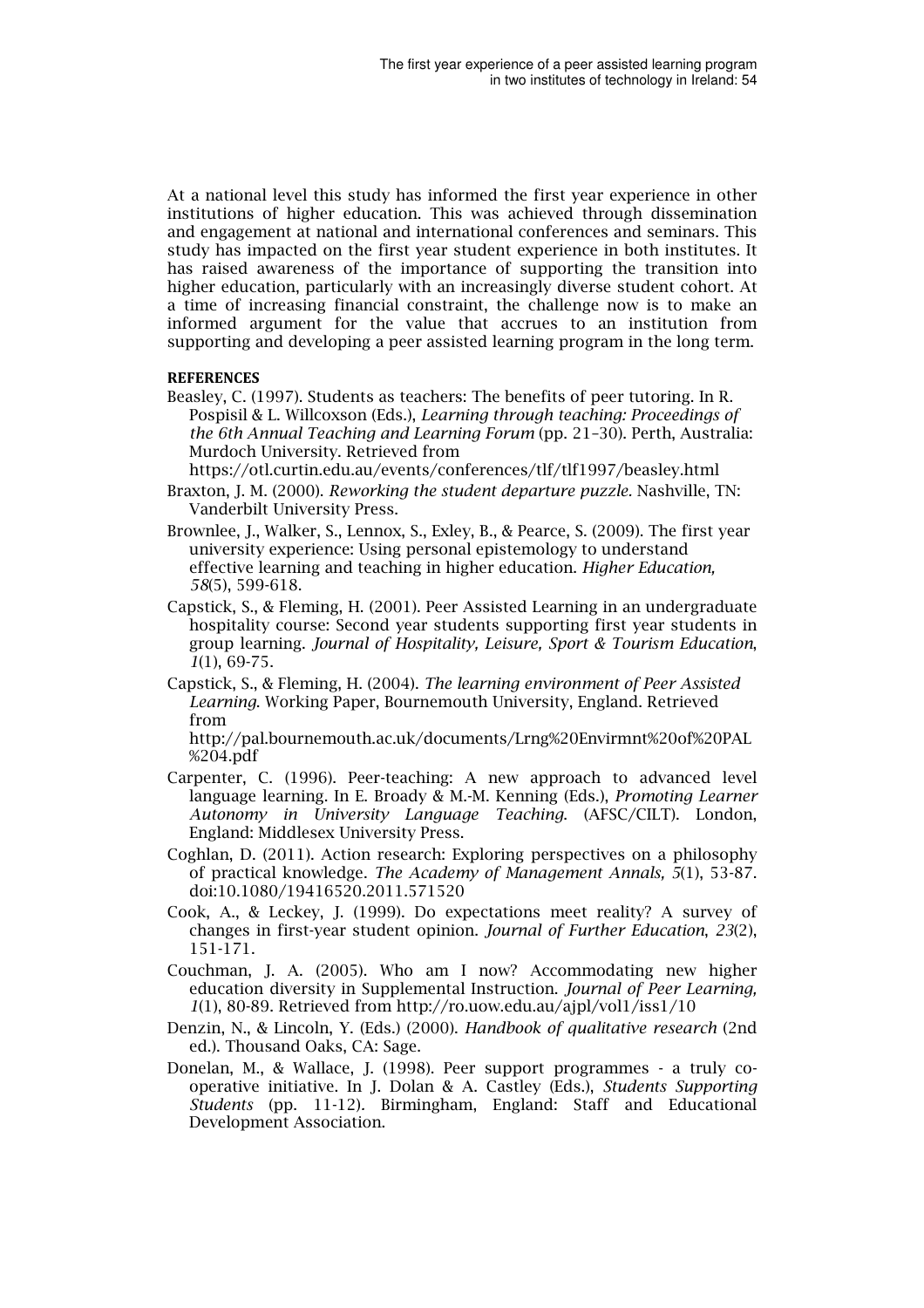- Glaser, B. (1965). The constant comparative method of qualitative analysis. Social Problems, 12(4), 436-445.
- Greenwood, D. (2007). Pragmatic action research. International Journal of Action Research, 3(1& 2), 131-148.
- Higher Education Authority. (2010). A study of progression in Irish Higher Education. Dublin, Ireland: Author.
- Hogan, D. M., & Tudge, J. R. H. (1999). Implications of Vygotsky's theory for peer learning. In A. M. O'Donnell & A. King (Eds.), Cognitive Perspectives on Peer Learning (pp. 39-66). Mahwah, NJ: Lawrence Erlbaum.
- Institute of Public Administration (IPA). (2009). Administration Yearbook and Diary. Dublin, Ireland: Author.
- Jamelske, E. (2009). Measuring the impact of a university first-year experience program on student GPA and retention. Higher Education, 57(3), 373-391.
- Johnson, R., & Johnson, D. (1989). Cooperation and competition theory and research. Edina, MN: Interaction Book Company.
- Kalkowski, P. (1995). Peer and cross-age tutoring. School Improvement Research Series. North West Regional Educational Laboratory. Retrieved from http://educationnorthwest.org/sites/default/files/peer-and-crossage-tutoring.pdf
- Kuh, G.D. (2001). Assessing what really matters to student learning: Inside the National Survey of Student Engagement. Change, 33(3), 10-66.
- McDowell, L., Sambell, K., & Davison, G. (2009). Assessment for learning: A brief history and review of terminology. In C. Rust (Ed.), Improving Student Learning Through the Curriculum (pp. 56-64). Oxford, England: Oxford Centre for Staff and Learning Development.
- McInnis, C. (2004). Studies of student life: An overview. European Journal of Education, 39(4), 383-394.
- McInnis C., James, R., & Hartley, R. (2000). Trends in the first year experience in Australian universities. Canberra, Australia: Department of Education, Science and Training.
- Mills, G. (2000). Action research: A guide for the teacher researcher. New Jersey: Pearson Education.
- Morosanu, L., Handley, K., & O'Donovan, B. (2010). Seeking support: Researching first-year students' experiences of coping with academic life. Higher Education Research & Development, 29(6), 665-678.
- Mynard, J., & Almarzouqi, M. (2006). Investigating peer tutoring. ELT Journal, 60(1), 13-22.
- National Qualifications Authority of Ireland. (2003). Determinations for the Outline National Framework of Qualifications: A framework for the development, recognition and award of qualifications in Ireland. Dublin, Ireland: Author.
- Pascarella, E.T., Pierson, C.T., Wolniak, G.C., & Terenzini, P.T. (2004). Firstgeneration college students: Additional evidence on college experiences and outcomes. The Journal of Higher Education, 75(3), 249-284.
- Pike, G. R., & Kuh, G. D. (2005). A typology of student engagement for American colleges and universities. Research in Higher Education 46(2), 185-209.
- Reynolds, M. (1998, July). Bright lights and the pastoral idyll: Social theories underlying management education methodologies. Paper presented at